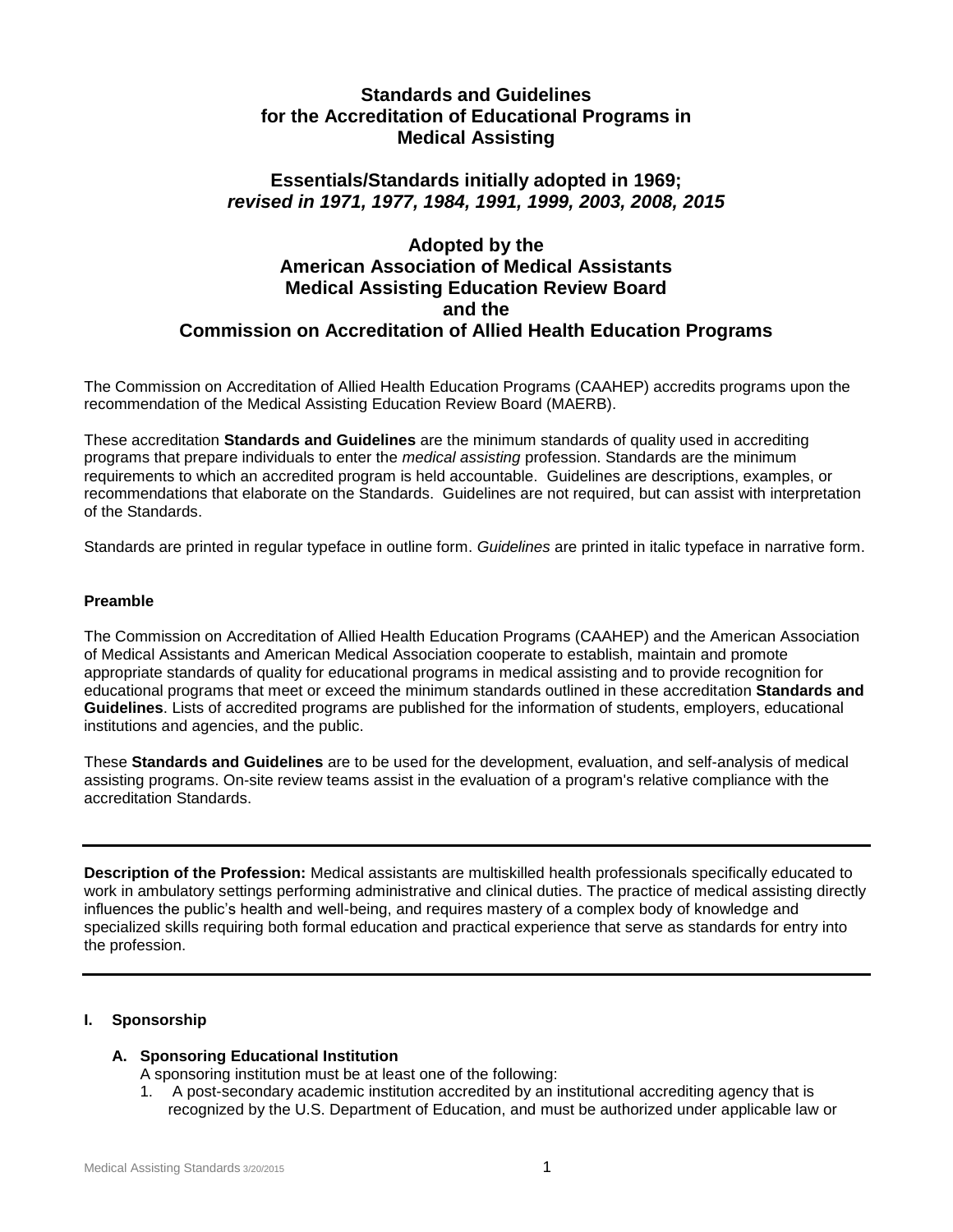other acceptable authority to provide a post-secondary program, which awards a minimum of a diploma/certificate at the completion of the program.

2. A foreign post-secondary academic institution acceptable to CAAHEP, and authorized under applicable law or other acceptable authority to provide a post-secondary education program, which awards a minimum of a diploma/certificate at the completion of the program**.**

## **B. Consortium Sponsor**

- 1. A consortium sponsor is an entity consisting of two or more members that exists for the purpose of operating an educational program. In such instances, at least one of the members of the consortium must meet the requirements of a sponsoring educational institution as described in I.A.
- 2. The responsibilities of each member of the consortium must be clearly documented in a formal affiliation agreement or memorandum of understanding, which includes governance and lines of authority.

### **C. Responsibilities of Sponsor**

The Sponsor must ensure that the provisions of these **Standards and Guidelines** are met.

## **II. Program Goals**

### **A. Program Goals and Outcomes**

There must be a written statement of the program's goals and learning domains consistent with and responsive to the demonstrated needs and expectations of the various communities of interest served by the educational program. The communities of interest that are served by the program must include, but are not limited to, students, graduates, faculty, sponsor administration, employers, physicians, and the public.

Program-specific statements of goals and learning domains provide the basis for program planning, implementation, and evaluation. Such goals and learning domains must be compatible with the mission of the sponsoring institution(s), the expectations of the communities of interest, and nationally accepted standards of roles and functions. Goals and learning domains are based upon the substantiated needs of healthcare providers and employers, and the educational needs of the students served by the educational program.

#### **B. Appropriateness of Goals and Learning Domains**

The program must regularly assess its goals and learning domains. Program personnel must identify and respond to changes in the needs and/or expectations of its communities of interest.

An advisory committee, which is representative of at least each of the communities of interest named in these **Standards**, must be designated and charged with the responsibility of meeting at least annually, to assist program and sponsor personnel in formulating and periodically revising appropriate goals and learning domains, monitoring needs and expectations, and ensuring program responsiveness to change.

*Advisory committee meetings may include participation by synchronous electronic means.*

#### **C. Minimum Expectations**

The program must have the following goal defining minimum expectations: "To prepare competent entrylevel medical assistants in the cognitive (knowledge), psychomotor (skills), and affective (behavior) learning domains."

Programs adopting educational goals beyond entry-level competence must clearly delineate this intent and provide evidence that all students have achieved the basic competencies prior to entry into the field.

*Nothing in this Standard restricts programs from formulating goals beyond entry-level competence.*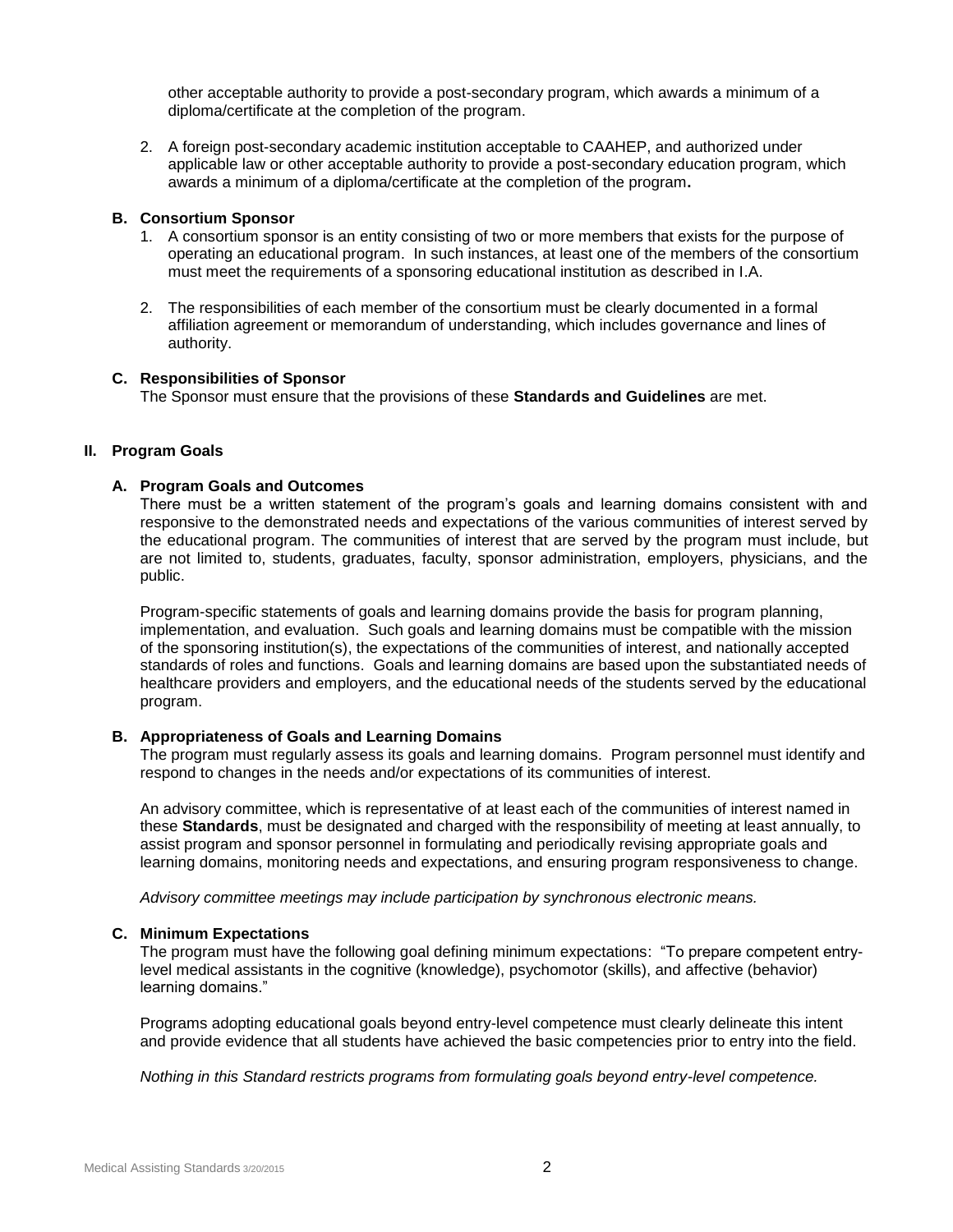#### **III. Resources**

## **A. Type and Amount**

Program resources must be sufficient to ensure the achievement of the program's goals and outcomes. Resources must include, but are not limited to, faculty; clerical and support staff; curriculum; finances; offices; classroom, laboratory and ancillary student facilities; clinical affiliates; equipment; supplies; computer resources; instructional reference materials, and faculty/staff continuing education.

*"Clinical affiliates" are locations used as practicum sites.*

*Equipment and supplies should be representative of those used in ambulatory healthcare facilities.* 

## **B. Personnel**

The sponsor must appoint sufficient faculty and staff with the necessary qualifications to perform the functions identified in documented job descriptions and to achieve the program's stated goals and outcomes.

### **1. Program Director**

- a. Responsibilities: The program director must be responsible for program effectiveness, including outcomes, organization, administration, continuous review, planning, and development.
- b. Qualifications: The program director must:
	- 1) be a full-time employee of the sponsoring institution.
	- 2) have a minimum of an associate degree.
	- 3) have instruction in educational theory and techniques.
	- 4) be credentialed in good standing in medical assisting, by an organization whose credentialing exam is accredited by the National Commission for Certifying Agencies (NCCA) or the *American National Standards Institute (ANSI*). Currently approved program directors without a credential from an accredited credentialing exam must meet that requirement within two years from the effective date of these **Standards**.
	- 5) have a minimum of three years of employment in a healthcare facility, including a minimum of 160 hours in an ambulatory healthcare setting performing or observing administrative and clinical procedures as performed by medical assistants.
	- 6) have a minimum of one year teaching experience in postsecondary and/or vocational/technical education.

Program directors approved under previous CAAHEP **Standards** who are employed part time, and/or who do not have a minimum of an associate degree, and/or who have fewer than 160 hours in an ambulatory healthcare setting performing or observing administrative and clinical procedures as performed by medical assistants, and/or who do not have one year of teaching experience, will continue to be approved provided they remain continuously employed as the program director with the same program.

*Maintaining knowledge of current medical assisting practice should include continuing education in administrative and clinical areas as indicated in the MAERB Core Curriculum Appendix B of these Standards (documented annually).*

*Educational theories and techniques may be demonstrated by documentation of completed college courses, seminars, or in-service sessions on topics including, but not limited to, learning theory, curriculum design, test construction, teaching methodology, or assessment techniques.*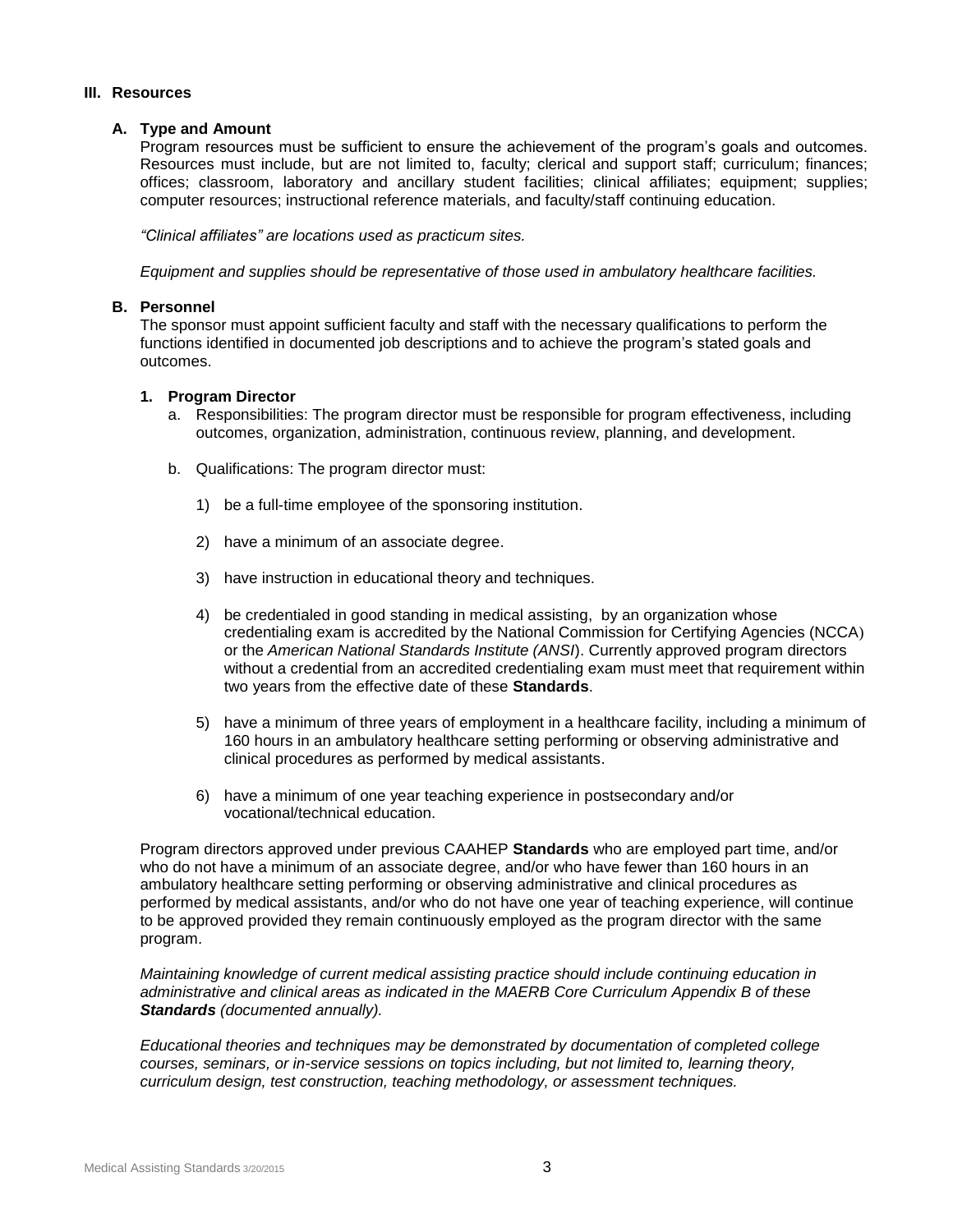## **2. Faculty and/or Instructional Staff**

- a. Responsibilities: Medical assisting faculty and/or instructional staff must direct student learning and assess student progress in achieving the requirements of the program in the appropriate learning domains.
- b. Qualifications: Medical assisting faculty and/or instructional staff must be current and competent in the *MAERB Core Curriculum* objectives included in their assigned teaching, as evidenced by education and/or experience, and have instruction in educational theory and techniques.

*Medical assisting faculty includes individuals who teach courses specifically designed and unique to the medical assisting program.* 

## **3. Practicum Coordinator**

- a. Responsibilities: The practicum coordinator must:
	- 1) select and approve appropriate practicum sites.
	- 2) provide orientation for the on-site supervisors.
	- 3) provide oversight of the practicum experience.
	- 4) ensure appropriate and sufficient evaluation of student achievement in the practicum experience.

## *The responsibilities of the practicum coordinator may be fulfilled by the program director*, *faculty member(s), or other qualified designee.*

b. Qualifications: The practicum coordinator must be knowledgeable about the *MAERB Core Curriculum,* knowledgeable about the program's evaluation of student learning and performance, and effective in ensuring appropriate and sufficient evaluation of student achievement in the practicum experience.

## **C. Curriculum**

1. The curriculum must ensure the achievement of program goals and learning domains. Instruction must be an appropriate sequence of classroom, laboratory, and clinical activities. Instruction must be based on clearly written course syllabi or addendum to the syllabi that include course description, learning objectives, methods of evaluation, topic outline, and competencies required for graduation.

*Syllabi and any addenda should be provided prior to instruction.* 

*Learning objectives include The MAERB Core Curriculum cognitive objectives and psychomotor and affective competencies.*

- 2. The program must demonstrate that the content and competencies included in the program's curriculum meet or exceed those stated in the *MAERB Core Curriculum* (Appendix B).
- 3. Practicum
	- a) An unpaid, supervised practicum of at least 160 contact hours in an ambulatory healthcare setting, demonstrating the knowledge, skills, and behaviors of the MAERB Core Curriculum in performing clinical and administrative duties, must be completed prior to graduation.
	- b) On-site supervision of the student must be provided by an individual who has knowledge of the medical assisting profession.

*The program should ensure that the practicum experience and instruction of students are meaningful and parallel in content and concept with the material presented in lecture and laboratory sessions. Sites should afford each student a variety of experiences.*

*The program should ensure that all applicable cognitive objectives and psychomotor and affective competencies be achieved prior to the start of any practicum.*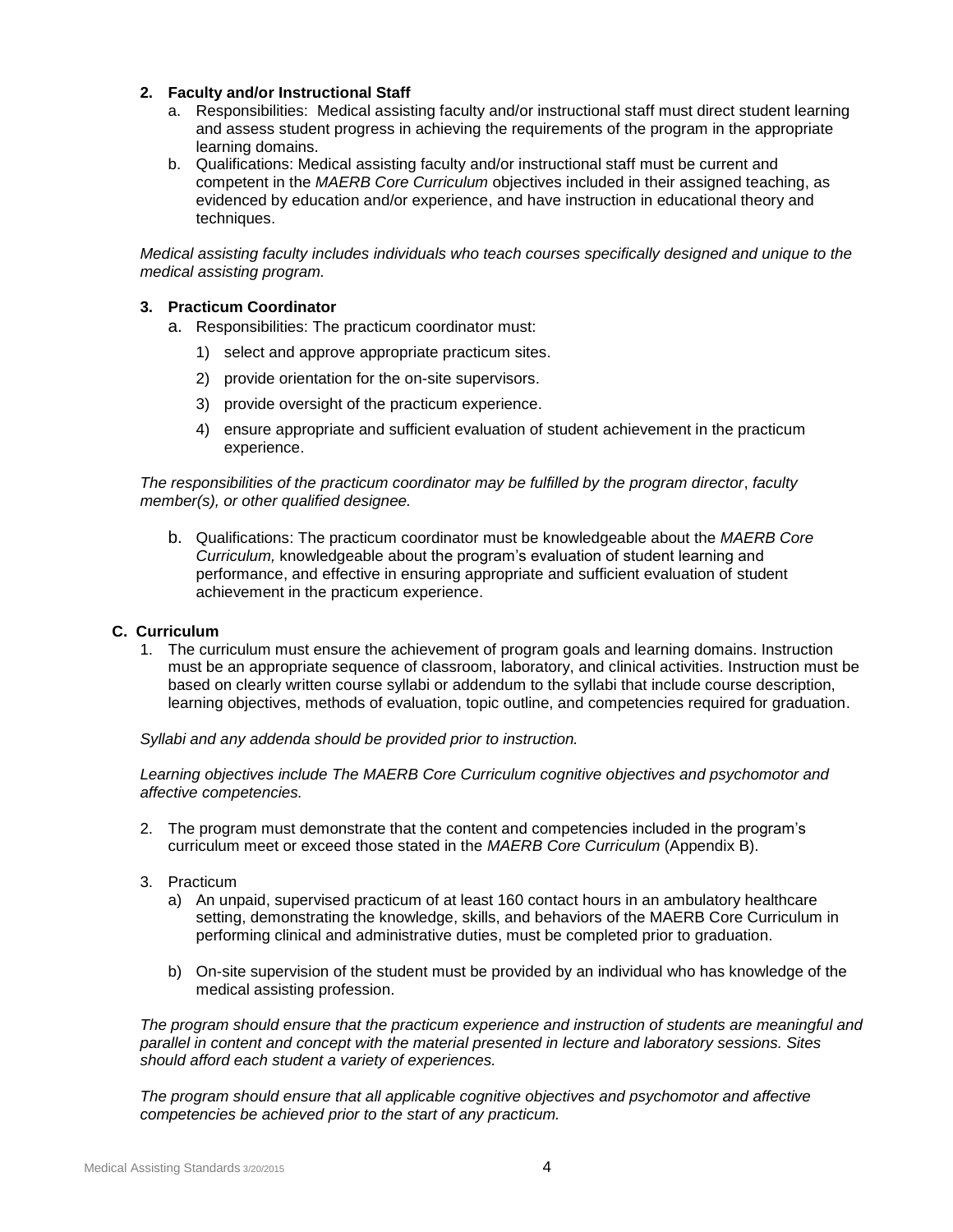### **D. Resource Assessment**

The program must, at least annually, assess the appropriateness and effectiveness of the resources described in these **Standards.** The results of resource assessment must be the basis for ongoing planning and appropriate change. An action plan must be developed when deficiencies are identified in the program resources. Implementation of the action plan must be documented and results measured by ongoing resource assessment.

*The format for the resource assessment matrix should be the following: Purpose Statement, Measurement Systems, Dates of Measurement, Results, Analyses, Action Plans, and Follow-up.*

## **IV. Student and Graduate Evaluation/Assessment**

### **A. Student Evaluation**

### **1. Frequency and purpose**

Evaluation of students must be conducted on a recurrent basis and with sufficient frequency to provide both the students and program faculty with valid and timely indications of the students' progress toward, and achievement of, the competencies and learning domains stated in the curriculum.

*"Validity" means that the evaluation methods chosen are consistent with the learning and performance objectives being tested. Methods of assessment are carefully designed and constructed to measure stated learning and performance objectives at the appropriate level of difficulty. Methods used to evaluate skills and behaviors are consistent with stated practicum performance expectations and designed to assess competency attainment.*

*"Achievement of the competencies" means that each student has successfully achieved 100% of the MAERB Core Curriculum psychomotor and affective competencies taught within that course. There should be a statement in the grading policy informing students that, in order to earn a passing grade in the course, the student must successfully complete all of the psychomotor and affective competencies in the course.*

## **2. Documentation**

Records of student evaluations must be maintained in sufficient detail to document learning progress and achievements.

## **B. Outcomes**

## **1. Outcomes Assessment**

The program must periodically assess its effectiveness in achieving its stated goals and learning domains. The results of this evaluation must be reflected in the review and timely revision of the program.

Outcomes assessments must include, but are not limited to: national credentialing examination(s) performance, programmatic retention/attrition, graduate satisfaction, employer satisfaction, job (positive) placement, and programmatic summative measures. The program must meet the outcomes assessment thresholds.

*"Positive placement" means that the graduate is employed full or part-time in the profession or in a related*  field; or continuing his/her education; or serving in the military. A related field is one in which the individual *is using cognitive, psychomotor, and affective competencies acquired in the educational program.*

*"Programmatic summative measures" means that all graduates have achieved 100% of the MAERB Core Curriculum psychomotor and affective competencies.* 

*"National credentialing examinations" are those medical assisting exams containing clinical and administrative items accredited by the National Commission for Certifying Agencies (NCCA) or American National Standards Institute (ANSI). Participation and pass rates on national credentialing examination(s) performance may be considered in determining whether or not a program meets the designated*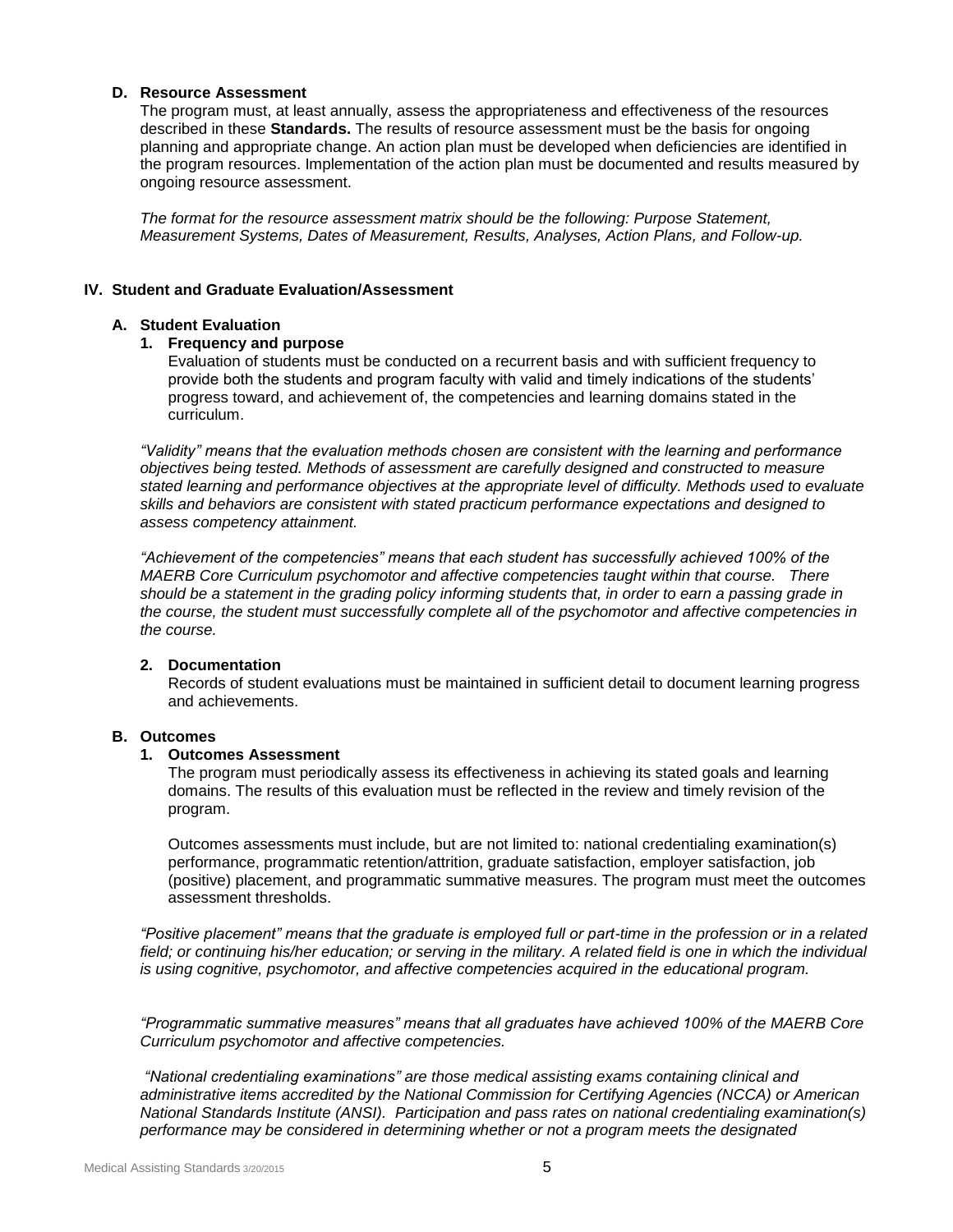*threshold, provided the credentialing examination(s), or alternative examination(s) offered by the same credentialing organization, is/are available to be administered prior to graduation from the program. Results from said alternative examination(s) may be accepted, if designated as equivalent by the same organization whose credentialing examination(s) is/are so accredited.*

## **2. Outcomes Reporting**

The program must periodically submit to the MAERB the program goal(s), learning domains, evaluation systems (including type, cut score, and appropriateness), outcomes, its analysis of the outcomes, and an appropriate action plan based on the analysis.

Programs not meeting the established thresholds must begin a dialogue with the MAERB to develop an appropriate plan of action to respond to the identified shortcomings.

## **V. Fair Practices**

## **A. Publications and Disclosure**

- 1. Announcements, catalogs, publications, and advertising must accurately reflect the program offered.
- 2. At least the following must be made known to all applicants and students: the sponsor's institutional and programmatic accreditation status as well as the name, mailing address, web site address and phone number of the accrediting agencies; admissions policies and practices, including technical standards (when used); policies on advanced placement, transfer of credits, and credits for experiential learning; number of credits required for completion of the program; tuition/fees and other costs required to complete the program; policies and processes for withdrawal and for refunds of tuition/fees.
- 3. At least the following must be made known to all students: academic calendar, student grievance procedure, criteria for successful completion of each segment of the curriculum and for graduation, and policies and processes by which students may perform clinical work while enrolled in the program.
- 4. The sponsor must maintain, and make available to the public, current and consistent summary information about student/graduate achievement that includes the results of one or more of the outcomes assessments required in these **Standards.**

*The sponsor should develop a suitable means of communicating to the communities of interest the achievement of students/graduates.*

## **B. Lawful and Non-discriminatory Practices**

All activities associated with the program, including student and faculty recruitment, student admission, and faculty employment practices, must be non-discriminatory and in accordance with federal and state statutes, rules, and regulations. There must be a faculty grievance procedure made known to all paid faculty.

## **C. Safeguards**

The health and safety of patients, students, faculty, and other participants associated with the educational activities of the students must be adequately safeguarded.

All activities required in the program must be educational and students must not be substituted for staff.

*Safeguards may include OSHA and CDC guidelines, and any state, local or institutional guidelines/policies related to health and safety.*

## **D. Student Records**

Satisfactory records must be maintained for student admission, advisement, counseling, and evaluation. Grades and credits for courses must be recorded on the student transcript and permanently maintained by the sponsor in a safe and accessible location.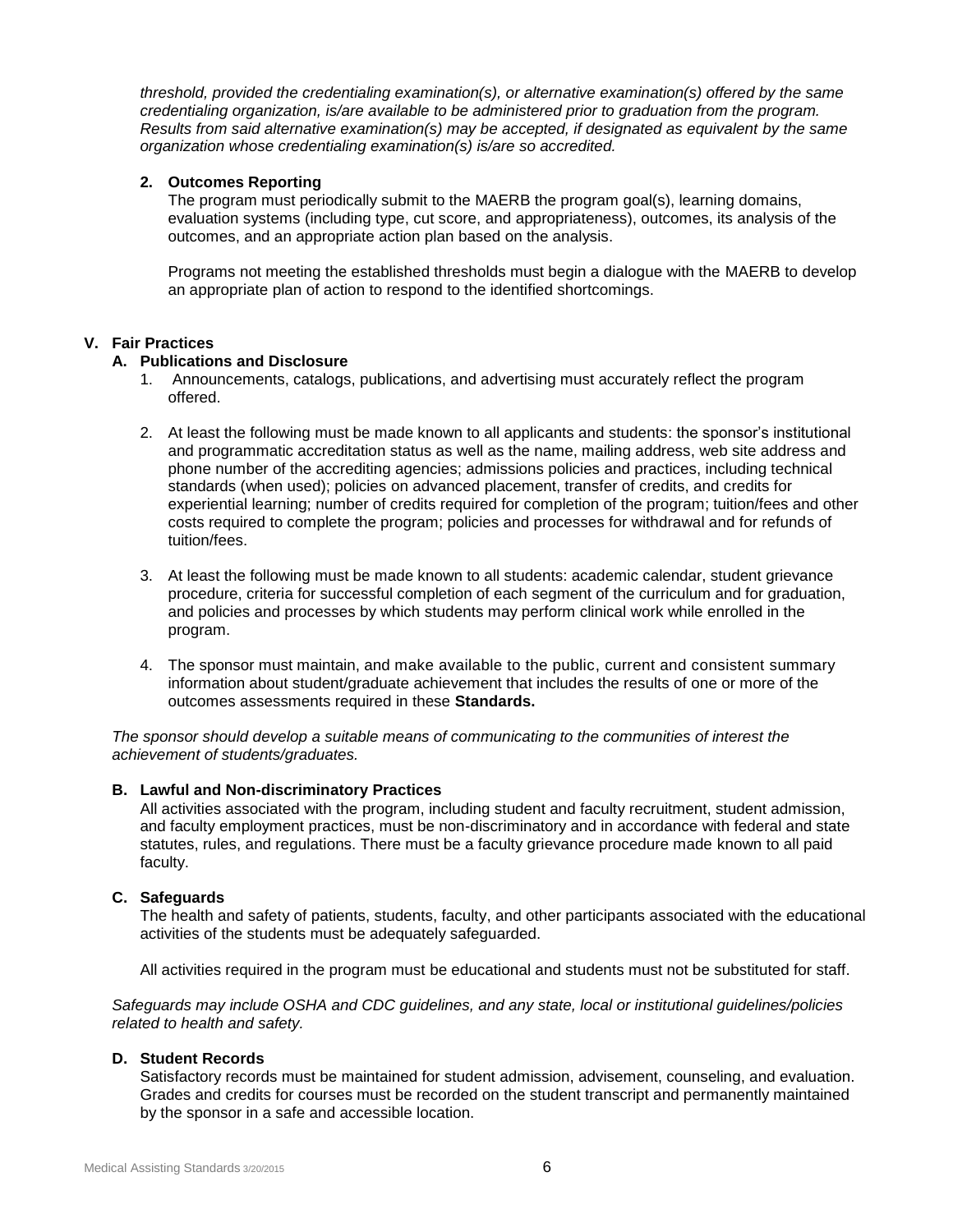## **E. Substantive Change**

The sponsor must report substantive change(s) as described in Appendix A to CAAHEP/MAERB in a timely manner. Additional substantive changes to be reported to the MAERB, within the time limits prescribed, include:

- 1. Change in the institution's legal status or form of control;
- 2. Change/addition/deletion of courses that represent a significant departure in content;
- 3. Change in method of curriculum delivery;
- 4. Change in the award level (i.e. degree to certificate/diploma or certificate/diploma to degree);
- 5. Change of clock hours to credit hours or vice versa; and
- 6. Substantial increase/decrease in clock or credit hours for successful completion of a program.

*Programs should report all curriculum changes to the MAERB.*

## **F. Agreements**

There must be a formal affiliation agreement or memorandum of understanding between the sponsor and all other entities that participate in the education of the students describing the relationship, roles, and responsibilities of the sponsor and that entity.

Practicum agreements must include a statement that students must be supervised and must not receive compensation for services provided as a part of the practicum.

*Agreements or memoranda of understanding should be reviewed periodically to ensure consistency with the Standards***.**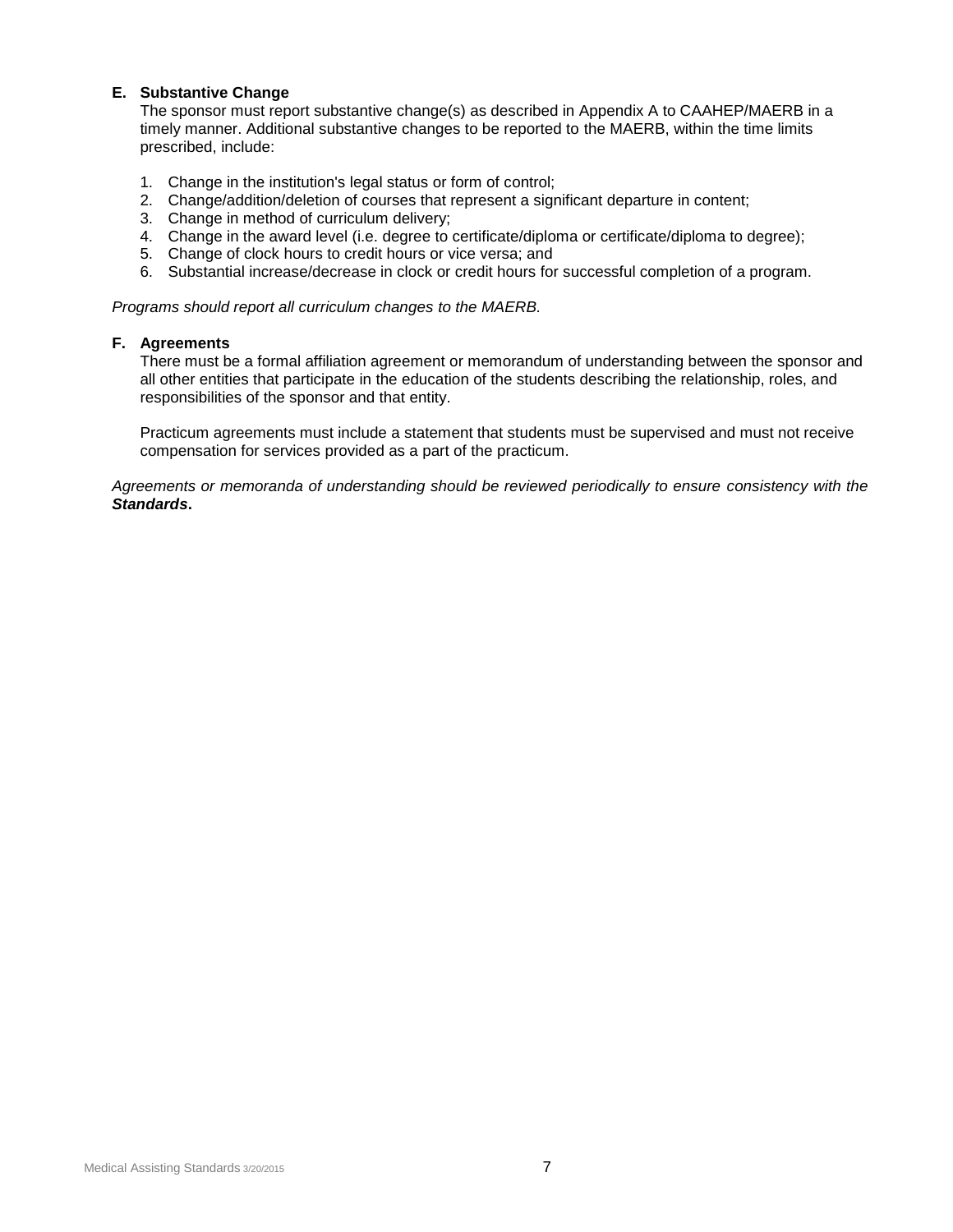## **APPENDIX A**

## **Application, Maintenance and Administration of Accreditation**

### **A. Program and Sponsor Responsibilities**

#### 1. **Applying for Initial Accreditation**

a. The chief executive officer or an officially designated representative of the sponsor completes a "Request for Accreditation Services" form and returns it to:

Medical Assisting Education Review Board American Association of Medical Assistants Endowment 20 N. Wacker Drive, Suite 1575 Chicago, IL 60606

The "Request for Accreditation Services" form can be obtained from MAERB, CAAHEP, or the CAAHEP website at www.caahep.org.

**Note:** There is **no** CAAHEP fee when applying for accreditation services; however, individual committees on accreditation may have an application fee.

b. The program undergoes a comprehensive review, which includes a written self-study report and an on-site review.

The self-study instructions and report form are available from the MAERB. The on-site review will be scheduled in cooperation with the program and once the self-study report has been completed, submitted, and accepted by the MAERB.

### **2. Applying for Continuing Accreditation**

a. Upon written notice from the MAERB, the chief executive officer or an officially designated representative of the sponsor completes a "Request for Accreditation Services" form, and returns it to:

> Medical Assisting Education Review Board (MAERB) American Association of Medical Assistants Endowment 20 N. Wacker Drive, Suite 1575 Chicago, IL 60606

b. The program may undergo a comprehensive review in accordance with the policies and procedures of the MAERB.

If it is determined that there were significant concerns with the on-site review, the sponsor may request a second site visit with a different team.

After the on-site review team submits a report of its findings, the sponsor is provided the opportunity to comment in writing and to correct factual errors prior to the MAERB forwarding a recommendation to CAAHEP.

## **3. Administrative Requirements for Maintaining Accreditation**

- a. The program must inform the MAERB and CAAHEP within a reasonable period of time (as defined by the MAERB and CAAHEP policies) of changes in chief executive officer, dean of health professions or equivalent position, and required program personnel.
- b. The sponsor must inform CAAHEP and the MAERB of its intent to transfer program sponsorship. To begin the process for a Transfer of Sponsorship, the current sponsor must submit a letter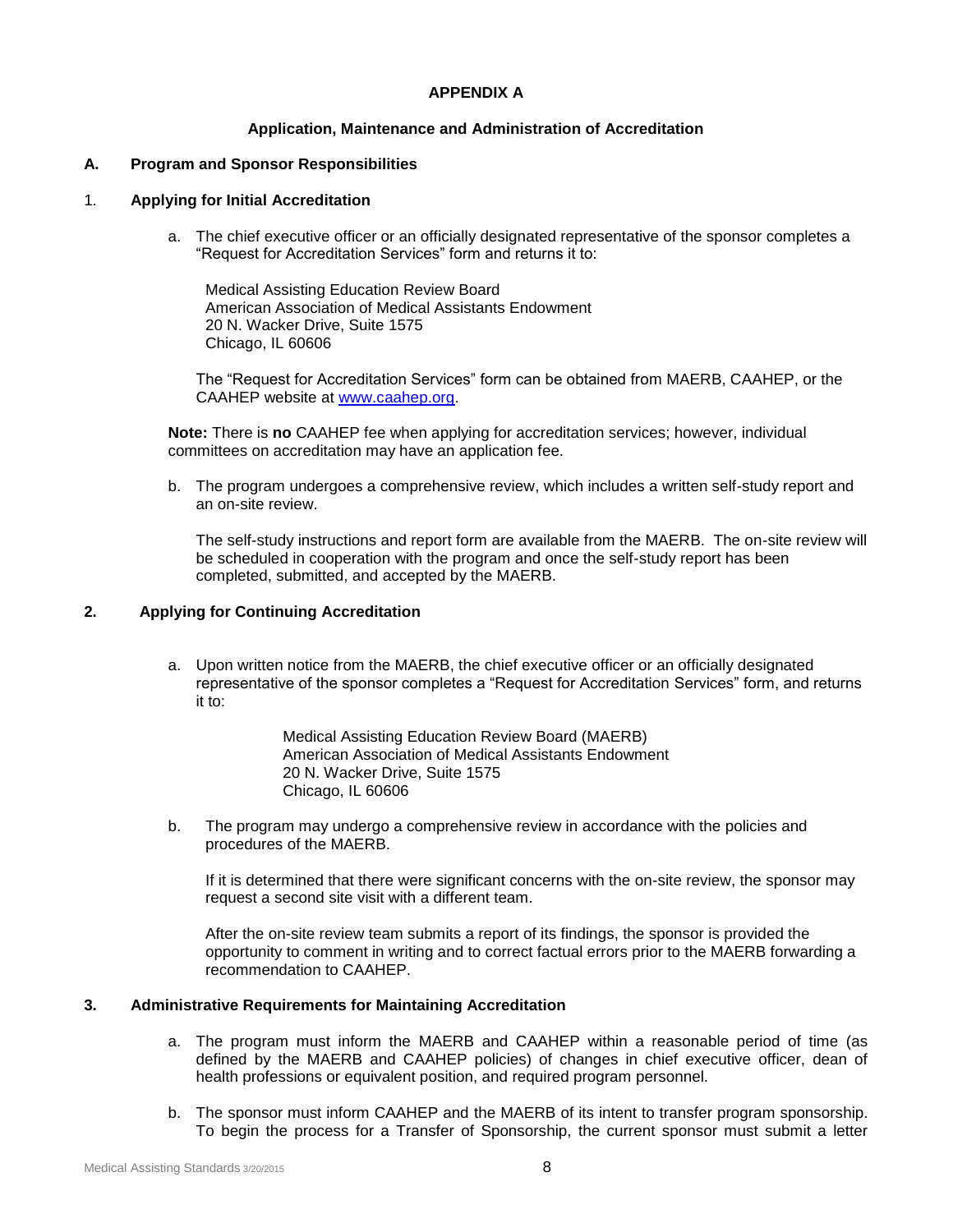(signed by the CEO or designated individual) to CAAHEP and the MAERB that it is relinquishing its sponsorship of the program. Additionally, the new sponsor must submit a "Request for Transfer of Sponsorship Services" form. The MAERB has the discretion of requesting a new selfstudy report with or without an on-site review. Applying for a transfer of sponsorship does not guarantee that the transfer of accreditation will be granted.

- c. The sponsor must promptly inform CAAHEP and the MAERB of any adverse decision affecting its accreditation by recognized institutional accrediting agencies and/or state agencies (or their equivalent).
- d. Comprehensive reviews are scheduled by the MAERB in accordance with its policies and procedures. The time between comprehensive reviews is determined by the MAERB and based on the program's on-going compliance with the **Standards**; however, all programs must undergo a comprehensive review at least once every ten years.
- e. The program and the sponsor must pay MAERB and CAAHEP fees within a reasonable period of time, as determined by the MAERB and CAAHEP respectively.
- f. The sponsor must file all reports in a timely manner (self-study report, progress reports, annual reports, etc.) in accordance with MAERB policy.
- g. The sponsor must agree to a reasonable on-site review date that provides sufficient time for CAAHEP to act on a MAERB accreditation recommendation prior to the "next comprehensive review" period, which was designated by CAAHEP at the time of its last accreditation action, or a reasonable date otherwise designated by the MAERB.

Failure to meet any of the aforementioned administrative requirements may lead to administrative probation and ultimately to the withdrawal of accreditation. CAAHEP will immediately rescind administrative probation once all administrative deficiencies have been rectified.

## **4. Voluntary Withdrawal of a CAAHEP- Accredited Program**

Voluntary withdrawal of accreditation from CAAHEP may be requested at any time by the Chief Executive Officer or an officially designated representative of the sponsor writing to CAAHEP indicating: the last date of student enrollment, the desired effective date of the voluntary withdrawal, and the location where all records will be kept for students who have completed the program.

## **5. Requesting Inactive Status of a CAAHEP- Accredited Program**

Inactive status may be requested from CAAHEP at any time by the chief executive officer or an officially designated representative of the sponsor writing to CAAHEP indicating the desired date to become inactive. No students can be enrolled or matriculated in the program at any time during the time period in which the program is on inactive status. The maximum period for inactive status is two years. The sponsor must continue to pay all required fees to the MAERB and CAAHEP to maintain its accreditation status.

To reactivate the program the chief executive officer or an officially designated representative of the sponsor must notify CAAHEP of its intent to do so in writing to both CAAHEP and the MAERB. The sponsor will be notified by the MAERB of additional requirements, if any, that must be met to restore active status.

If the sponsor has not notified CAAHEP of its intent to re-activate a program by the end of the two-year period, CAAHEP will consider this a "Voluntary Withdrawal of Accreditation."

## **B. CAAHEP and Committee on Accreditation Responsibilities – Accreditation Recommendation Process**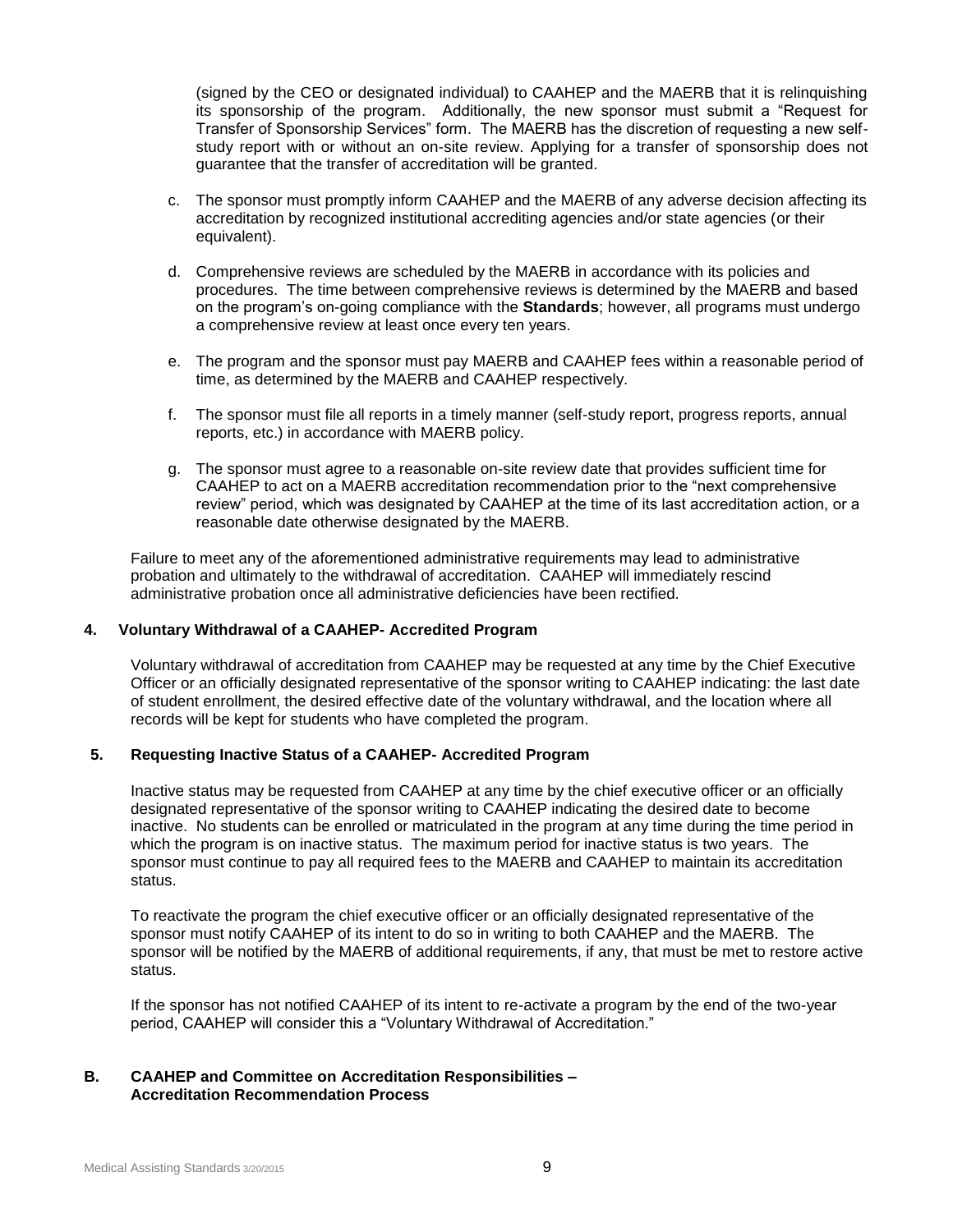1. After a program has had the opportunity to comment in writing and to correct factual errors on the on-site review report, the MAERB forwards a status of public recognition recommendation to the CAAHEP Board of Directors. The recommendation may be for any of the following statuses: initial accreditation, continuing accreditation, transfer of sponsorship, probationary accreditation, withhold accreditation, or withdraw accreditation.

The decision of the CAAHEP Board of Directors is provided in writing to the sponsor immediately following the CAAHEP meeting at which the program was reviewed and voted upon.

2. Before the MAERB forwards a recommendation to CAAHEP that a program be placed on probationary accreditation, the sponsor must have the opportunity to request reconsideration of that recommendation or to request voluntary withdrawal of accreditation. The MAERB reconsideration of a recommendation for probationary accreditation must be based on conditions existing both when the committee arrived at its recommendation as well as on subsequent documented evidence of corrected deficiencies provided by the sponsor.

The CAAHEP Board of Directors' decision to confer probationary accreditation is not subject to appeal.

3. Before the MAERB forwards a recommendation to CAAHEP that a program's accreditation be withdrawn or that accreditation be withheld, the sponsor must have the opportunity to request reconsideration of the recommendation, or to request voluntary withdrawal of accreditation or withdrawal of the accreditation application, whichever is applicable. The MAERB reconsideration of a recommendation of withdraw or withhold accreditation must be based on conditions existing both when the MAERB arrived at its recommendation as well as on subsequent documented evidence of corrected deficiencies provided by the sponsor.

The CAAHEP Board of Directors' decision to withdraw or withhold accreditation may be appealed. A copy of the CAAHEP "Appeal of Adverse Accreditation Actions" is enclosed with the CAAHEP letter notifying the sponsor of either of these actions.

At the completion of due process, when accreditation is withheld or withdrawn, the sponsor's chief executive officer is provided with a statement of each deficiency. Programs are eligible to re-apply for accreditation once the sponsor believes that the program is in compliance with the accreditation **Standards**.

Any student who completes a program that was accredited by CAAHEP at any time during his/her matriculation is deemed by CAAHEP to be a graduate of a CAAHEP-accredited program.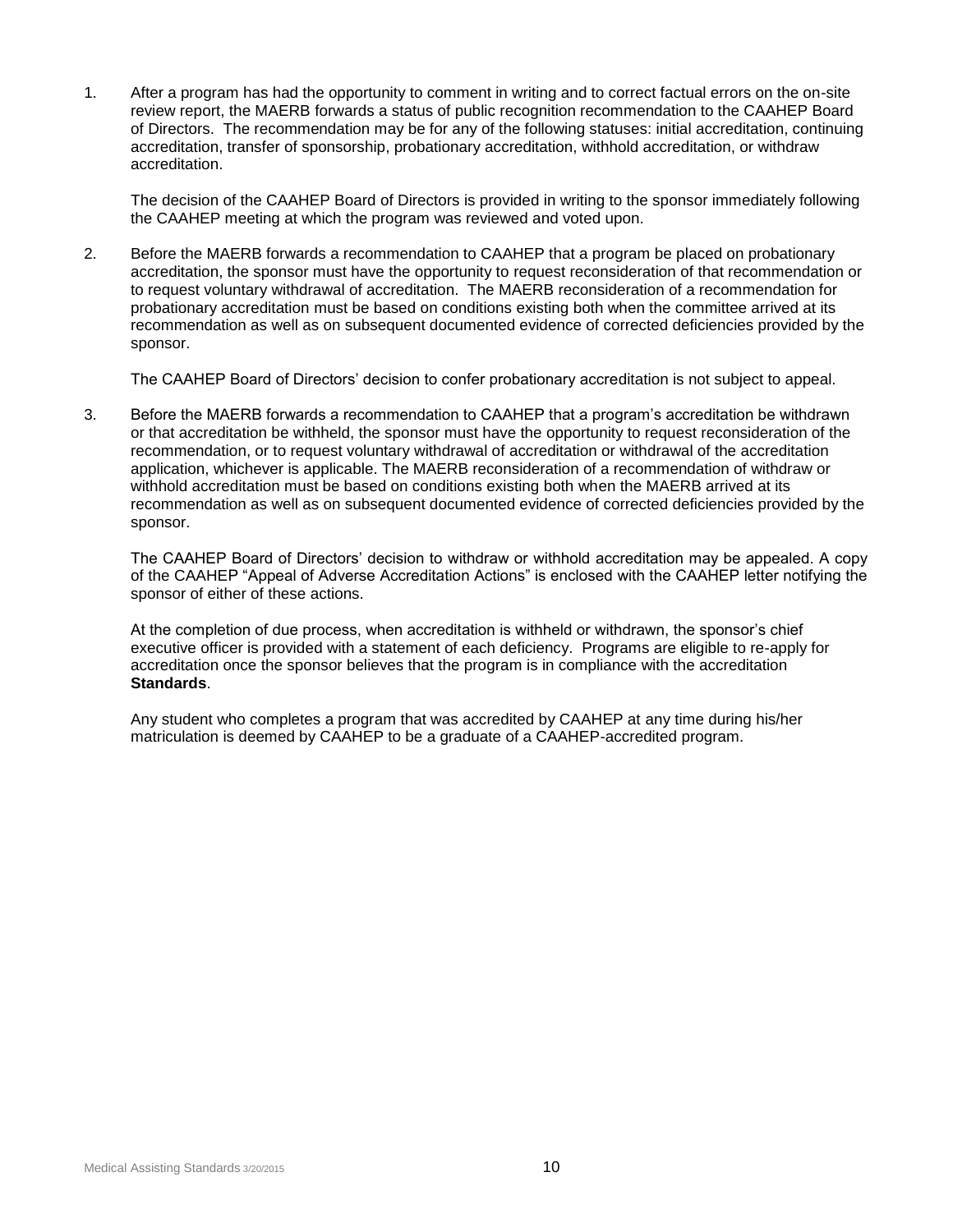# **Appendix B**

## **Core Curriculum for Medical Assistants Medical Assisting Education Review Board (MAERB) 2015 Curriculum Requirements**

Individuals graduating from Medical Assisting programs accredited by the Commission on Accreditation of Allied Health Education Programs (CAAHEP) must demonstrate knowledge of the subject matters required for competence in the profession. They must incorporate the cognitive (C) knowledge in performance of the psychomotor (P) and affective (A) competencies required in the following academic subjects.

# **FOUNDATIONS FOR CLINICAL PRACTICE CONTENT AREA I-IV**

| <b>CONTENT AREA I: Anatomy &amp; Physiology</b>                                                                                                                                                                                                                                                                                                                                                                                |                                                                                                                                                                                                                                                                                                                                                           |                                                                                                                                                                                                                                                      |
|--------------------------------------------------------------------------------------------------------------------------------------------------------------------------------------------------------------------------------------------------------------------------------------------------------------------------------------------------------------------------------------------------------------------------------|-----------------------------------------------------------------------------------------------------------------------------------------------------------------------------------------------------------------------------------------------------------------------------------------------------------------------------------------------------------|------------------------------------------------------------------------------------------------------------------------------------------------------------------------------------------------------------------------------------------------------|
| <b>Cognitive (Knowledge)</b><br>I.C Anatomy & Physiology                                                                                                                                                                                                                                                                                                                                                                       | <b>Psychomotor (Skills)</b><br>I.P Anatomy & Physiology                                                                                                                                                                                                                                                                                                   | <b>Affective (Behavior)</b><br>I.A Anatomy & Physiology                                                                                                                                                                                              |
| Describe structural organization of<br>the human body<br>Identify body systems<br>Describe:<br>a. body planes<br>b. directional terms<br>c. quadrants<br>d. body cavities<br>List major organs in each body<br>system<br>Identify the anatomical location of<br>5.<br>major organs in each body system<br>Compare structure and function of<br>6.<br>the human body across the life<br>span<br>Describe the normal function of | 1. Measure and record:<br>a. blood pressure<br>temperature<br>b.<br>pulse<br>respirations<br>height<br>е.<br>weight<br>length (infant)<br>head circumference (infant)<br>pulse oximetry<br>2. Perform:<br>electrocardiography<br>a.<br>venipuncture<br>b.<br>capillary puncture<br>d. pulmonary function testing<br>Perform patient screening using<br>3. | Incorporate critical thinking skills<br>when performing patient<br>assessment<br>Incorporate critical thinking skills<br>when performing patient care<br>Show awareness of a patient's<br>3.<br>concerns related to the<br>procedure being performed |
| each body system                                                                                                                                                                                                                                                                                                                                                                                                               | established protocols                                                                                                                                                                                                                                                                                                                                     |                                                                                                                                                                                                                                                      |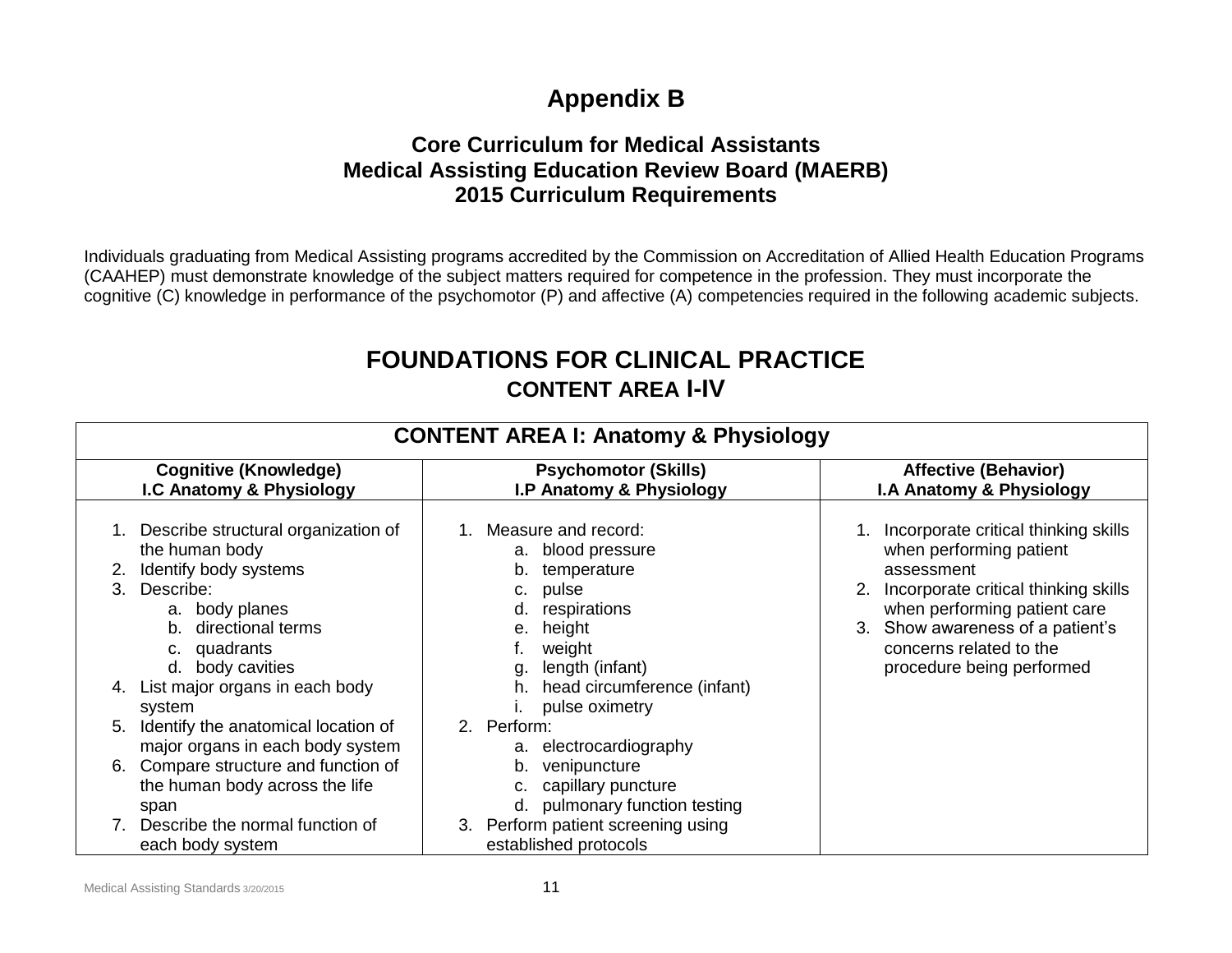| Identify common pathology related          | 4. Verify the rules of medication        |  |
|--------------------------------------------|------------------------------------------|--|
| to each body system including:             | administration:                          |  |
| a. signs                                   | a. right patient                         |  |
| b. symptoms                                | right medication<br>b.                   |  |
| c. etiology                                | right dose<br>c.                         |  |
| Analyze pathology for each body<br>9.      | right route<br>d.                        |  |
| system including:                          | e. right time                            |  |
| a. diagnostic measures                     | right documentation                      |  |
| b. treatment modalities                    | 5. Select proper sites for administering |  |
| 10. Identify CLIA waived tests             | parenteral medication                    |  |
| associated with common diseases            | 6. Administer oral medications           |  |
| 11. Identify the classifications of        | 7. Administer parenteral (excluding IV)  |  |
| medications including:                     | medications                              |  |
| a. indications for use                     | 8. Instruct and prepare a patient for a  |  |
| b. desired effects                         | procedure or a treatment                 |  |
| side effects<br>C.                         | 9. Assist provider with a patient exam   |  |
| d. adverse reactions                       | 10. Perform a quality control measure    |  |
| 12. Identify quality assurance practices   | 11. Obtain specimens and perform:        |  |
| in healthcare                              | a. CLIA waived hematology test           |  |
| 13. List principles and steps of           | b. CLIA waived chemistry test            |  |
| professional/provider CPR                  | c. CLIA waived urinalysis                |  |
| 14. Describe basic principles of first aid | d. CLIA waived immunology test           |  |
| as they pertain to the ambulatory          | e. CLIA waived microbiology test         |  |
| healthcare setting                         | 12. Produce up-to-date documentation of  |  |
|                                            | provider/professional level CPR          |  |
|                                            | 13. Perform first aid procedures for:    |  |
|                                            | bleeding<br>а.                           |  |
|                                            | diabetic coma or insulin shock<br>b.     |  |
|                                            | fractures<br>c.                          |  |
|                                            | seizures<br>d.                           |  |
|                                            | shock<br>е.                              |  |
|                                            | syncope                                  |  |
|                                            |                                          |  |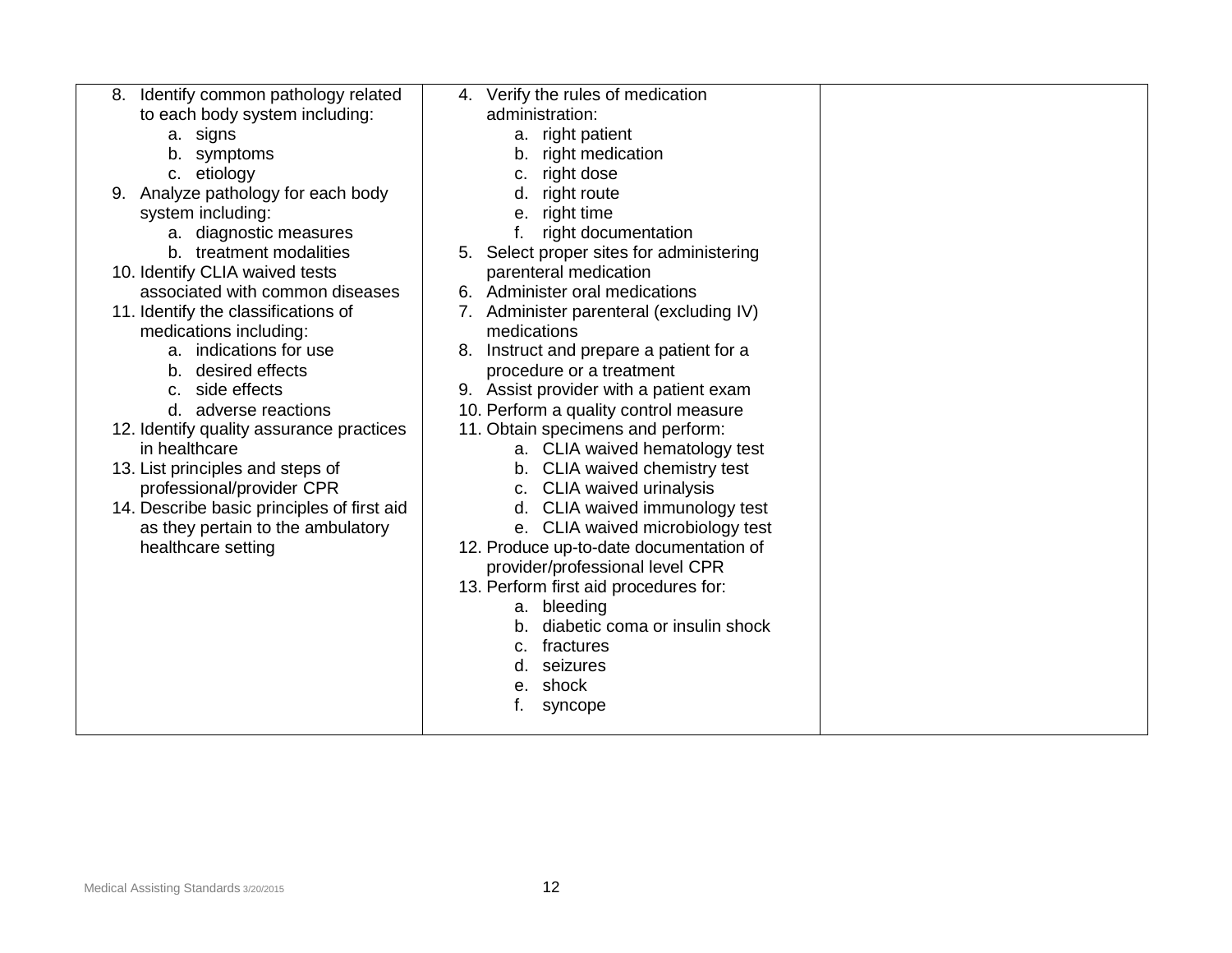| <b>CONTENT AREA II: Applied Mathematics</b>                                                                                                                                                                                                                                                                                                                                                                                                     |                                                                                                                                                                                                                             |                                                                |
|-------------------------------------------------------------------------------------------------------------------------------------------------------------------------------------------------------------------------------------------------------------------------------------------------------------------------------------------------------------------------------------------------------------------------------------------------|-----------------------------------------------------------------------------------------------------------------------------------------------------------------------------------------------------------------------------|----------------------------------------------------------------|
| <b>Cognitive (Knowledge)</b><br><b>II.C</b> Applied Mathematics                                                                                                                                                                                                                                                                                                                                                                                 | <b>Psychomotor (Skills)</b><br><b>II.P</b> Applied Mathematics                                                                                                                                                              | <b>Affective (Behavior)</b><br><b>II.A Applied Mathematics</b> |
| 1. Demonstrate knowledge of basic<br>math computations<br>2. Apply mathematical computations<br>to solve equations<br>Define basic units of measurement<br>in:<br>the metric system<br>a.<br>the household system<br>b.<br>4. Convert among measurement<br>systems<br>Identify abbreviations and symbols<br>5.<br>used in calculating medication<br>dosages<br>Analyze healthcare results as<br>6.<br>reported in:<br>a. graphs<br>tables<br>b. | 1. Calculate proper dosages of medication<br>for administration<br>Differentiate between normal and<br>2.<br>abnormal test results<br>Maintain lab test results using flow sheets<br>3.<br>Document on a growth chart<br>4. | 1. Reassure a patient of the accuracy of<br>the test results   |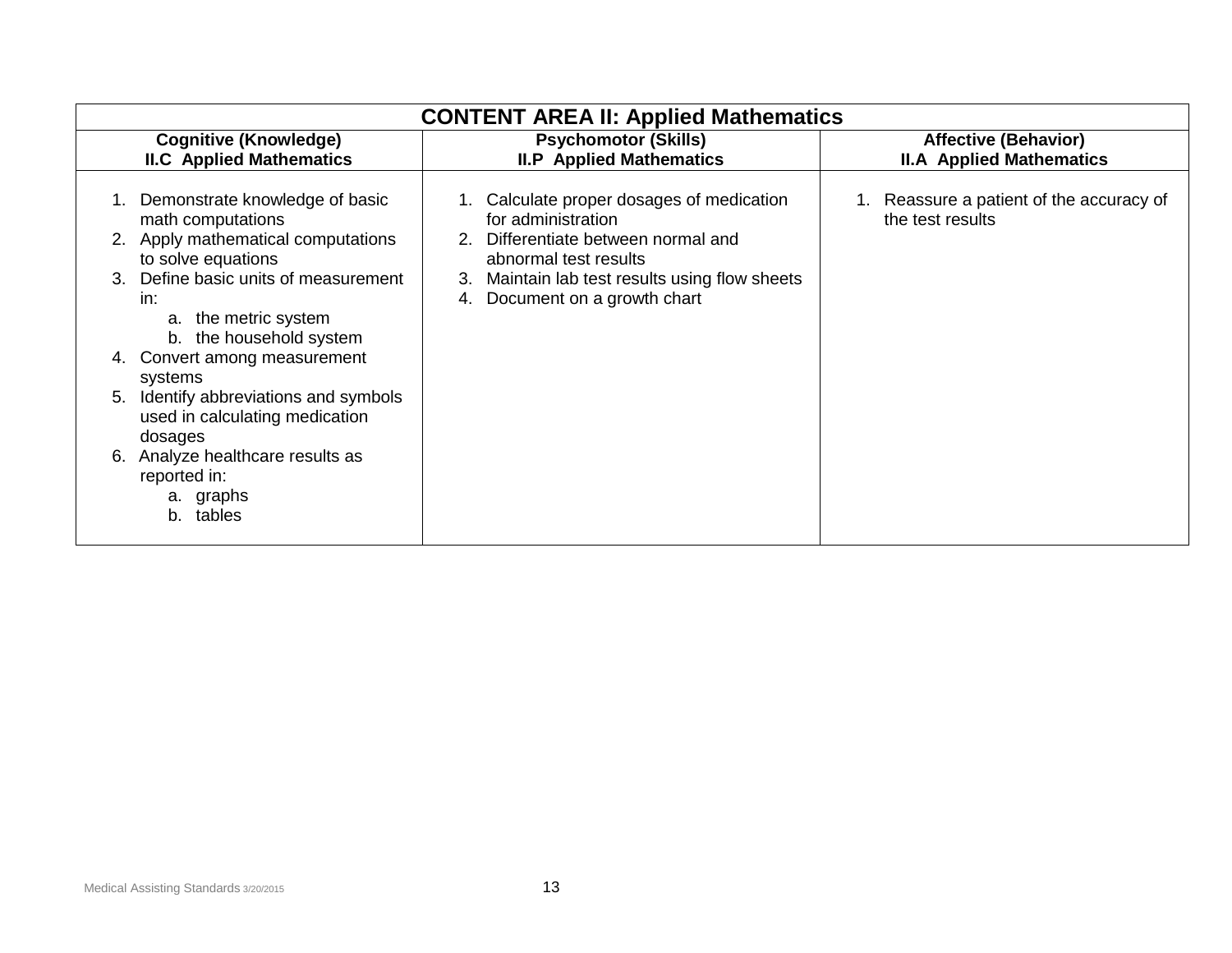# **CONTENT AREA III: Infection Control**

| <b>CONTENT AREA III: Infection Control</b>                                                                                                                                                                                                                                                                                                                                                                                                                                                                                                                                                                                                                                                                                                                                              |                                                                                                                                                                                                                                                                                                                                                                                                                                                                      |                                                                                                                                    |
|-----------------------------------------------------------------------------------------------------------------------------------------------------------------------------------------------------------------------------------------------------------------------------------------------------------------------------------------------------------------------------------------------------------------------------------------------------------------------------------------------------------------------------------------------------------------------------------------------------------------------------------------------------------------------------------------------------------------------------------------------------------------------------------------|----------------------------------------------------------------------------------------------------------------------------------------------------------------------------------------------------------------------------------------------------------------------------------------------------------------------------------------------------------------------------------------------------------------------------------------------------------------------|------------------------------------------------------------------------------------------------------------------------------------|
| <b>Cognitive (Knowledge)</b><br><b>III.C Infection Control</b>                                                                                                                                                                                                                                                                                                                                                                                                                                                                                                                                                                                                                                                                                                                          | <b>Psychomotor (Skills)</b><br><b>III.P Infection Control</b>                                                                                                                                                                                                                                                                                                                                                                                                        | <b>Affective (Behavior)</b><br><b>III.A Infection Control</b>                                                                      |
| 1. List major types of infectious agents<br>2. Describe the infection cycle including:<br>a. the infectious agent<br>reservoir<br>b.<br>susceptible host<br>c.<br>means of transmission<br>d.<br>portals of entry<br>е.<br>portals of exit<br>Define the following as practiced within<br>3.<br>an ambulatory care setting:<br>a. medical asepsis<br>b. surgical asepsis<br>Identify methods of controlling the<br>4.<br>growth of microorganisms<br>Define the principles of standard<br>5.<br>precautions<br>Define personal protective equipment<br>(PPE) for:<br>a. all body fluids, secretions and<br>excretions<br>blood<br>b.<br>non-intact skin<br>C.<br>d. mucous membranes<br>7. Identify Center for Disease Control<br>(CDC) regulations that impact<br>healthcare practices | 1. Participate in bloodborne pathogen<br>training<br>2. Select appropriate barrier/personal<br>protective equipment (PPE)<br>3. Perform handwashing<br>Prepare items for autoclaving<br>4.<br>Perform sterilization procedures<br>5.<br>Prepare a sterile field<br>6.<br>Perform within a sterile field<br>Perform wound care<br>8.<br>9. Perform dressing change<br>10. Demonstrate proper disposal of<br>biohazardous material<br>a. sharps<br>b. regulated wastes | Recognize the implications for failure<br>to comply with Center for Disease<br>Control (CDC) regulations in<br>healthcare settings |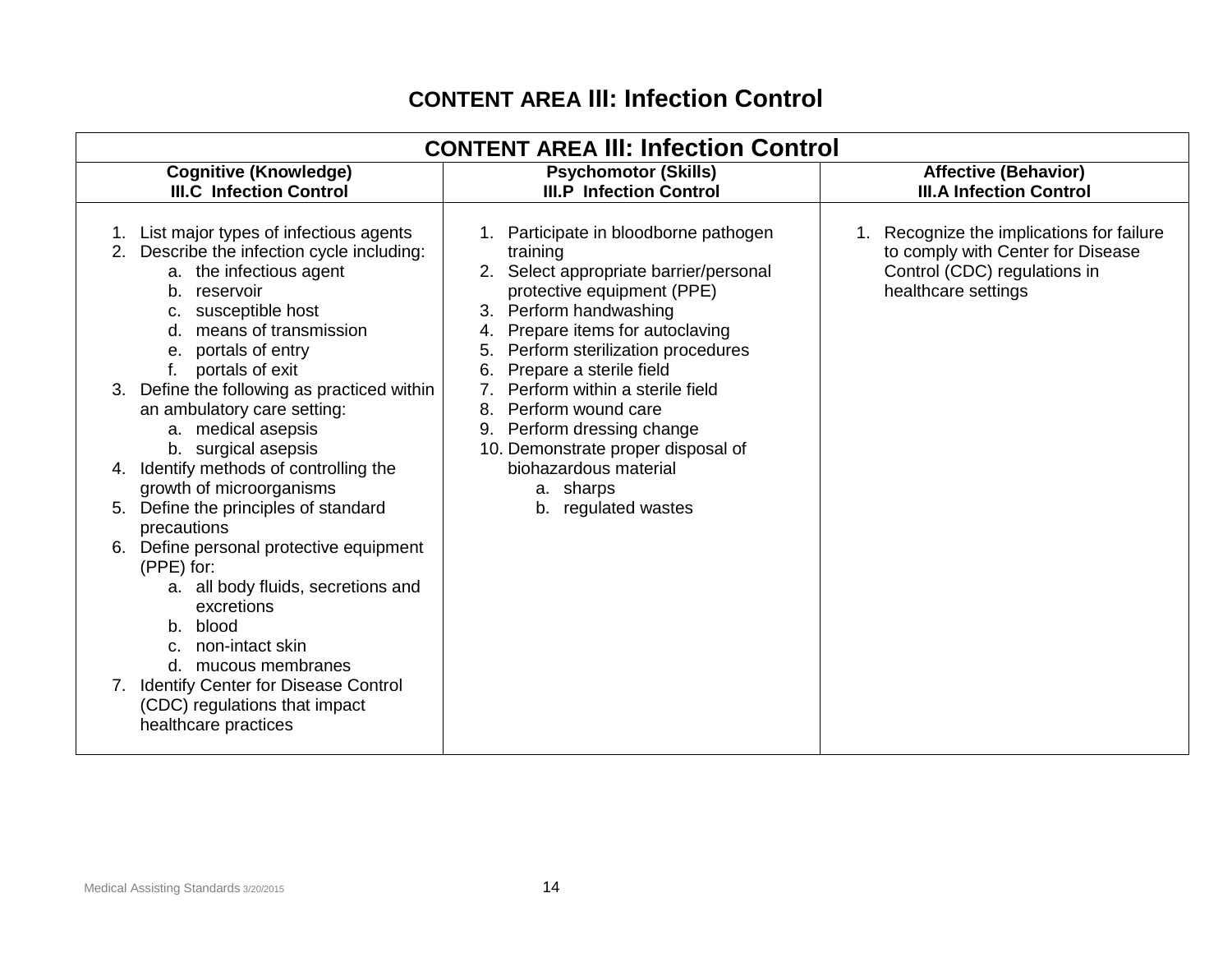| <b>CONTENT AREA IV: Nutrition</b>                                                                                                                                                                                                                                               |                                                                       |                                                                       |
|---------------------------------------------------------------------------------------------------------------------------------------------------------------------------------------------------------------------------------------------------------------------------------|-----------------------------------------------------------------------|-----------------------------------------------------------------------|
| <b>Cognitive (Knowledge)</b><br><b>IV. C Nutrition</b>                                                                                                                                                                                                                          | <b>Psychomotor (Skills)</b><br><b>IV. P Nutrition</b>                 | <b>Affective (Behavior)</b><br><b>IV.A Nutrition</b>                  |
| 1. Describe dietary nutrients including:<br>a. carbohydrates<br>fat<br>b.<br>c. protein<br>minerals<br>d.<br>electrolytes<br>е.<br>vitamins<br>f.<br>fiber<br>g.<br>h. water                                                                                                    | 1. Instruct a patient according to patient's<br>special dietary needs | 1. Show awareness of patient's concerns<br>regarding a dietary change |
| 2. Define the function of dietary<br>supplements<br>3. Identify the special dietary needs for:<br>a. weight control<br>b. diabetes<br>cardiovascular disease<br>c.<br>hypertension<br>d.<br>e. cancer<br>lactose sensitivity<br>f.<br>gluten-free<br>g.<br>food allergies<br>h. |                                                                       |                                                                       |
|                                                                                                                                                                                                                                                                                 |                                                                       |                                                                       |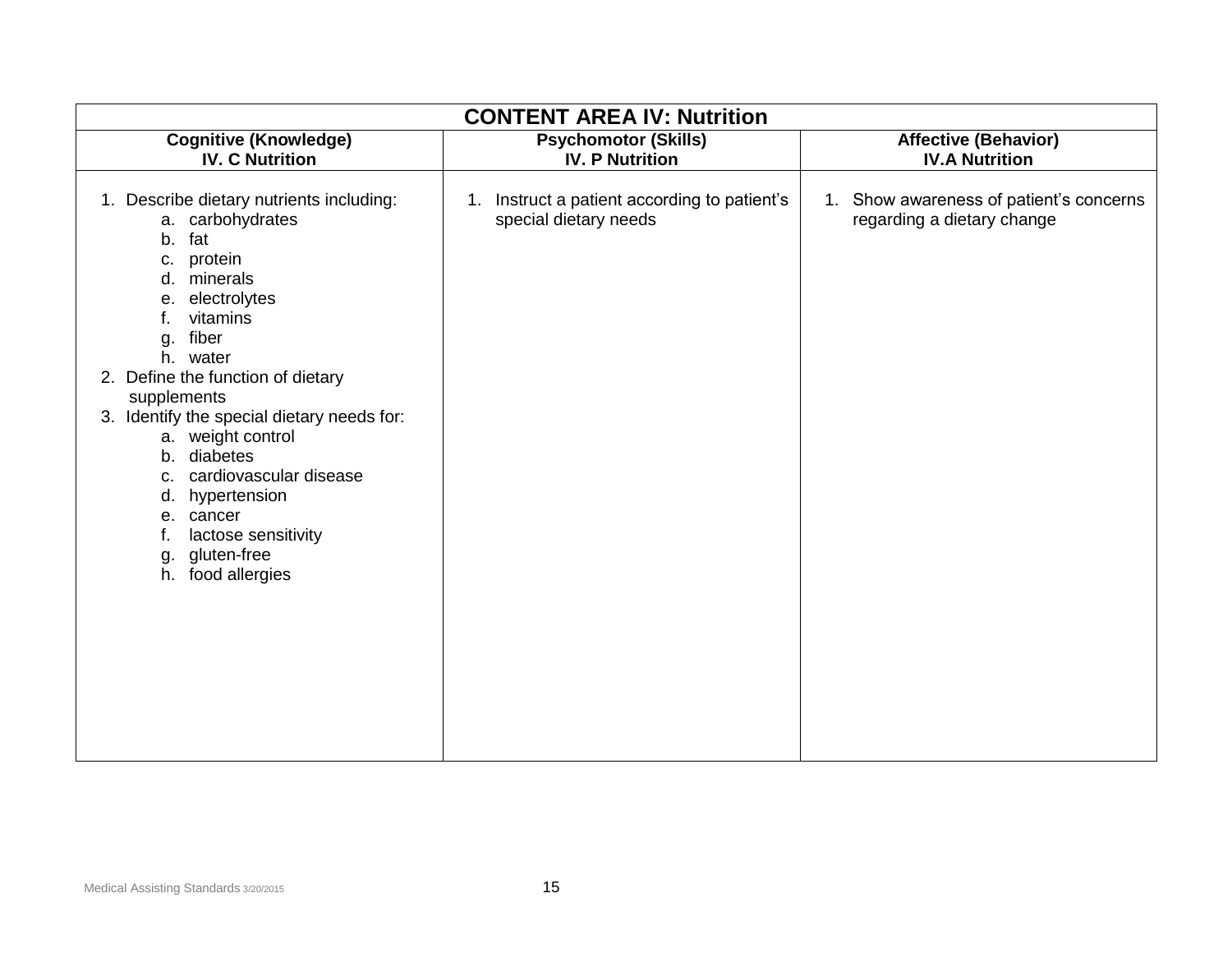# **APPLIED COMMUNICATIONS CONTENT AREA V**

| <b>CONTENT AREA V: Concepts of Effective Communication</b>                                                                                                                                                                                                                                                                                                                                                                                                                                                                                                                                                                                                                                                      |                                                                                                                                                                                                                                                                                                                                                                                                                                                                                                                                                                                                                                                                                                                              |                                                                                                                                                                                                                                                                                                                                                                             |
|-----------------------------------------------------------------------------------------------------------------------------------------------------------------------------------------------------------------------------------------------------------------------------------------------------------------------------------------------------------------------------------------------------------------------------------------------------------------------------------------------------------------------------------------------------------------------------------------------------------------------------------------------------------------------------------------------------------------|------------------------------------------------------------------------------------------------------------------------------------------------------------------------------------------------------------------------------------------------------------------------------------------------------------------------------------------------------------------------------------------------------------------------------------------------------------------------------------------------------------------------------------------------------------------------------------------------------------------------------------------------------------------------------------------------------------------------------|-----------------------------------------------------------------------------------------------------------------------------------------------------------------------------------------------------------------------------------------------------------------------------------------------------------------------------------------------------------------------------|
| <b>Cognitive (Knowledge)</b><br>V.C Concepts of Effective Communication                                                                                                                                                                                                                                                                                                                                                                                                                                                                                                                                                                                                                                         | <b>Psychomotor (Skills)</b><br>V.P. Concepts of Effective Communication                                                                                                                                                                                                                                                                                                                                                                                                                                                                                                                                                                                                                                                      | <b>Affective (Behavior)</b><br><b>V.A. Concepts of Effective</b><br><b>Communication</b>                                                                                                                                                                                                                                                                                    |
| 1. Identify styles and types of verbal<br>communication<br>Identify types of nonverbal<br>communication<br>Recognize barriers to communication<br>3.<br>Identify techniques for overcoming<br>4.<br>communication barriers<br>5. Recognize the elements of oral<br>communication using a sender-<br>receiver process<br>Define coaching a patient as it relates<br>to:<br>health maintenance<br>a.<br>disease prevention<br>b.<br>compliance with treatment<br>plan<br>d. community resources<br>e. adaptations relevant to<br>individual patient needs<br>Recognize elements of fundamental<br>7.<br>writing skills<br>Discuss applications of electronic<br>8.<br>technology in professional<br>communication | 1. Use feedback techniques to obtain<br>patient information including:<br>a. reflection<br>restatement<br>b.<br>clarification<br>C <sub>1</sub><br>2. Respond to nonverbal communication<br>Use medical terminology correctly and<br>3.<br>pronounced accurately to<br>communicate information to providers<br>and patients<br>4. Coach patients regarding:<br>a. office policies<br>health maintenance<br>b <sub>1</sub><br>disease prevention<br>C.<br>d. treatment plan<br>5. Coach patients appropriately<br>considering:<br>a. cultural diversity<br>developmental life stage<br>b.<br>c. communication barriers<br>Demonstrate professional telephone<br>6.<br>techniques<br>Document telephone messages<br>accurately | 1. Demonstrate:<br>a. empathy<br>active listening<br>b.<br>nonverbal communication<br>2. Demonstrate the principles of self-<br>boundaries<br>Demonstrate respect for individual<br>3.<br>diversity including:<br>a. gender<br>b. race<br>religion<br>d.<br>age<br>economic status<br>appearance<br>4. Explain to a patient the rationale for<br>performance of a procedure |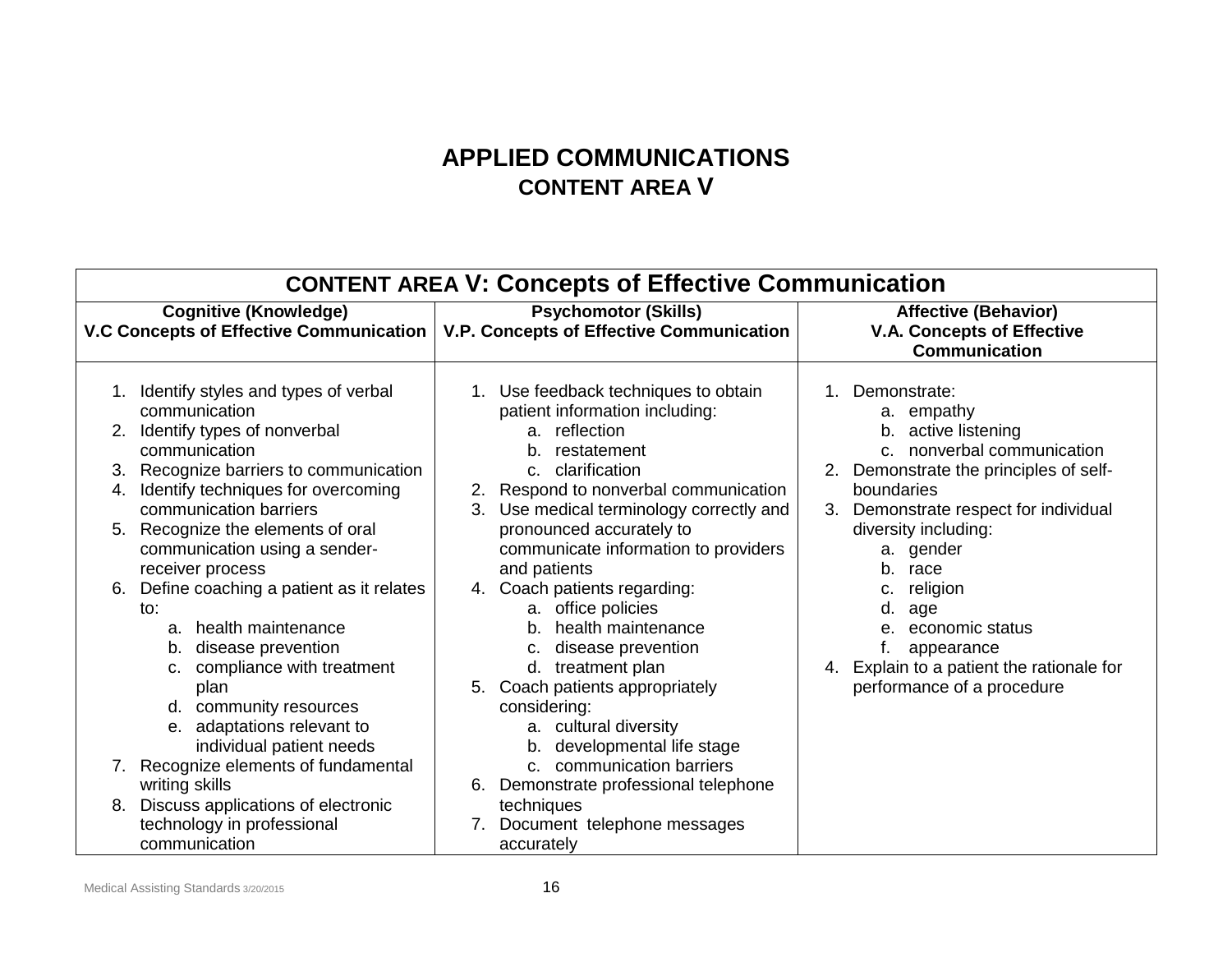| Identify medical terms labeling the<br>9.<br>word parts<br>10. Define medical terms and<br>abbreviations related to all body<br>systems<br>11. Define the principles of self-<br>boundaries<br>12. Define patient navigator<br>13. Describe the role of the medical<br>assistant as a patient navigator<br>14. Relate the following behaviors to<br>professional communication:<br>a. assertive<br>b. aggressive<br>c. passive<br>15. Differentiate between adaptive and<br>non-adaptive coping mechanisms<br>16. Differentiate between subjective and<br>objective information<br>17. Discuss the theories of:<br>a. Maslow<br>b. Erikson<br>c. Kubler-Ross<br>18. Discuss examples of diversity:<br>a. cultural<br>b. social<br>c. ethnic | Compose professional<br>8.<br>correspondence utilizing electronic<br>technology<br>Develop a current list of community<br>9.<br>resources related to patients'<br>healthcare needs<br>10. Facilitate referrals to community<br>resources in the role of a patient<br>navigator<br>11. Report relevant information concisely<br>and accurately |  |
|---------------------------------------------------------------------------------------------------------------------------------------------------------------------------------------------------------------------------------------------------------------------------------------------------------------------------------------------------------------------------------------------------------------------------------------------------------------------------------------------------------------------------------------------------------------------------------------------------------------------------------------------------------------------------------------------------------------------------------------------|-----------------------------------------------------------------------------------------------------------------------------------------------------------------------------------------------------------------------------------------------------------------------------------------------------------------------------------------------|--|
|                                                                                                                                                                                                                                                                                                                                                                                                                                                                                                                                                                                                                                                                                                                                             |                                                                                                                                                                                                                                                                                                                                               |  |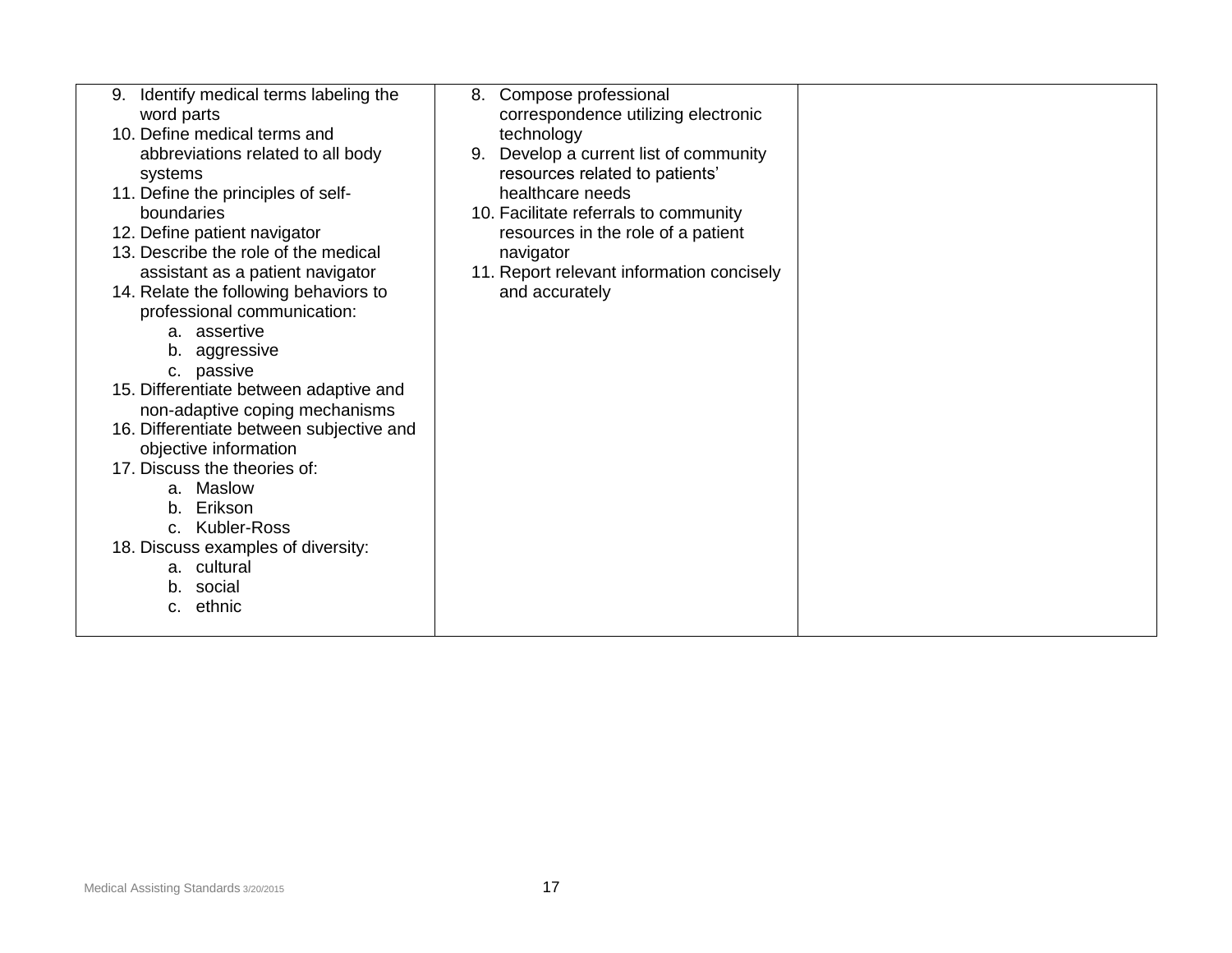# **MEDICAL BUSINESS PRACTICES CONTENT AREAS VI-IX**

| <b>CONTENT AREA VI: Administrative Functions</b>                                                                                                                                                                                                                                                                                                                                                                                                                                                                                                                                                                                                                                                                                                                                                                      |                                                                                                                                                                                                                                                                                                                                                                                                                                                                            |                                                                     |
|-----------------------------------------------------------------------------------------------------------------------------------------------------------------------------------------------------------------------------------------------------------------------------------------------------------------------------------------------------------------------------------------------------------------------------------------------------------------------------------------------------------------------------------------------------------------------------------------------------------------------------------------------------------------------------------------------------------------------------------------------------------------------------------------------------------------------|----------------------------------------------------------------------------------------------------------------------------------------------------------------------------------------------------------------------------------------------------------------------------------------------------------------------------------------------------------------------------------------------------------------------------------------------------------------------------|---------------------------------------------------------------------|
| <b>Cognitive (Knowledge)</b><br><b>VI.C</b> Administrative Functions                                                                                                                                                                                                                                                                                                                                                                                                                                                                                                                                                                                                                                                                                                                                                  | <b>Psychomotor (Skills)</b><br><b>VI.P Administrative Functions</b>                                                                                                                                                                                                                                                                                                                                                                                                        | <b>Affective (Behavior)</b><br><b>VI.A</b> Administrative Functions |
| Identify different types of appointment<br>1.<br>scheduling methods<br>2. Identify advantages and disadvantages<br>of the following appointment systems<br>a. manual<br>b. electronic<br>Identify critical information<br>required for scheduling patient<br>procedures<br>Define types of information<br>4.<br>contained in the patient's<br>medical record<br>Identify methods of organizing<br>the patient's medical record<br>based on:<br>a. problem-oriented<br>medical record (POMR)<br>b. source-oriented medical<br>record (SOMR)<br>Identify equipment and supplies<br>6.<br>needed for medical records in<br>order to:<br>a. Create<br>b. Maintain<br>c. Store<br>7. Describe filing indexing rules<br>Differentiate between electronic<br>8.<br>medical records (EMR) and a practice<br>management system | 1. Manage appointment schedule using<br>established priorities<br>Schedule a patient procedure<br>2.<br>Create a patient's medical record<br>3.<br>Organize a patient's medical record<br>4.<br>File patient medical records<br>5.<br>Utilize an EMR<br>6.<br>Input patient data utilizing a<br>7.<br>practice management system<br>Perform routine<br>8.<br>maintenance of<br>administrative or clinical<br>equipment<br>Perform an inventory with<br>9.<br>documentation | Display sensitivity when<br>appointments<br>managing                |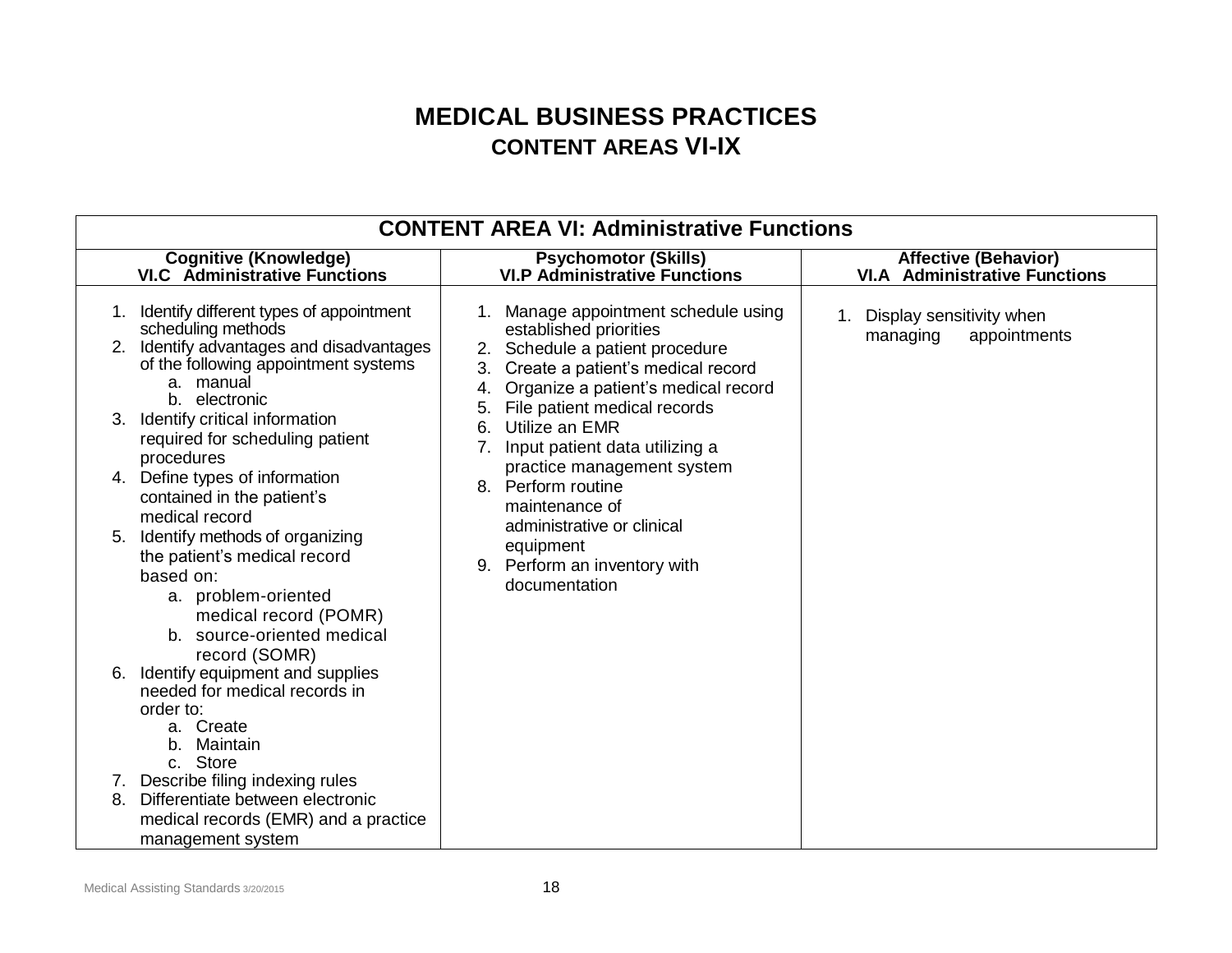| Explain the purpose of routine<br>9.<br>maintenance of administrative and<br>clinical equipment |  |
|-------------------------------------------------------------------------------------------------|--|
|                                                                                                 |  |
| 10. List steps involved in completing an                                                        |  |
| inventory                                                                                       |  |
| 11. Explain the importance of                                                                   |  |
| data back-up                                                                                    |  |
| 12. Explain meaningful use as                                                                   |  |
|                                                                                                 |  |
| it applies to EMR                                                                               |  |
|                                                                                                 |  |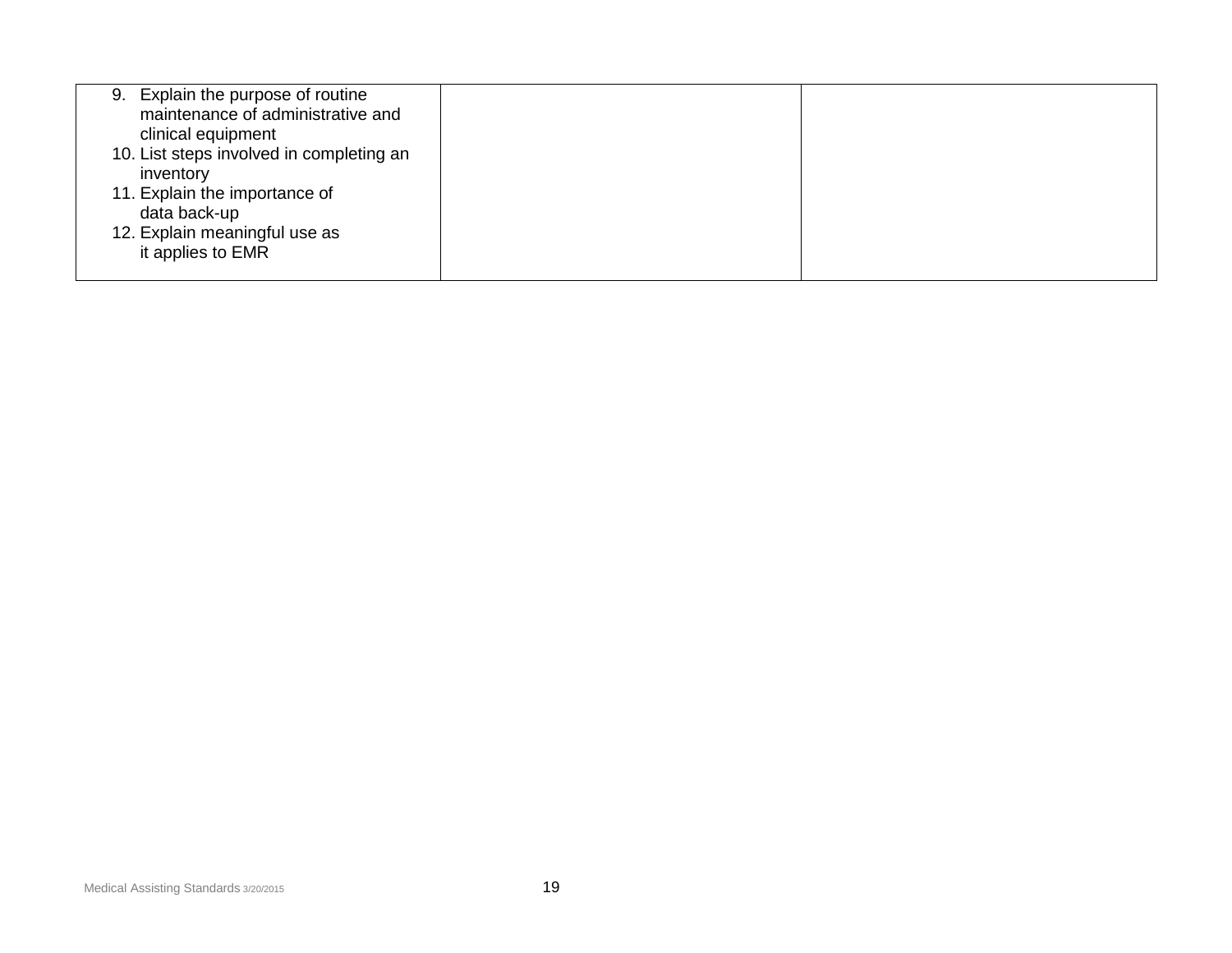| <b>CONTENT AREA VII: Basic Practice Finances</b>                                                                                                                                                                                                                                       |                                                                                                                                                                    |                                                                                                                                                       |
|----------------------------------------------------------------------------------------------------------------------------------------------------------------------------------------------------------------------------------------------------------------------------------------|--------------------------------------------------------------------------------------------------------------------------------------------------------------------|-------------------------------------------------------------------------------------------------------------------------------------------------------|
| <b>Cognitive (Knowledge)</b><br><b>VII.C Basic Practice Finances</b>                                                                                                                                                                                                                   | <b>Psychomotor (Skills)</b><br><b>VII.P Basic Practice Finances</b>                                                                                                | <b>Affective (Behavior)</b><br><b>VII.A Basic Practice Finances</b>                                                                                   |
| 1. Define the following bookkeeping terms:<br>a. charges<br>payments<br>b.<br>accounts receivable<br>accounts payable<br>d.<br>e. adjustments                                                                                                                                          | 1. Perform accounts receivable procedures<br>to patient accounts including posting:<br>a. charges<br>payments<br>b.<br>c. adjustments<br>2. Prepare a bank deposit | Demonstrate professionalism when<br>discussing patient's billing record<br>Display sensitivity when requesting<br>2.<br>payment for services rendered |
| 2. Describe banking procedures as related<br>to the ambulatory care setting<br>Identify precautions for accepting the<br>3.<br>following types of payments:<br>a. cash<br>b. check<br>c. credit card<br>d. debit card                                                                  | 3. Obtain accurate patient billing information<br>Inform a patient of financial obligations for<br>4.<br>services rendered                                         |                                                                                                                                                       |
| 4. Describe types of adjustments made to<br>patient accounts including:<br>a. non-sufficient funds (NSF) check<br>collection agency transaction<br>b.<br>credit balance<br>C.<br>third party<br>d.<br>Identify types of information contained in<br>5.<br>the patient's billing record |                                                                                                                                                                    |                                                                                                                                                       |
| 6. Explain patient financial obligations for<br>services rendered                                                                                                                                                                                                                      |                                                                                                                                                                    |                                                                                                                                                       |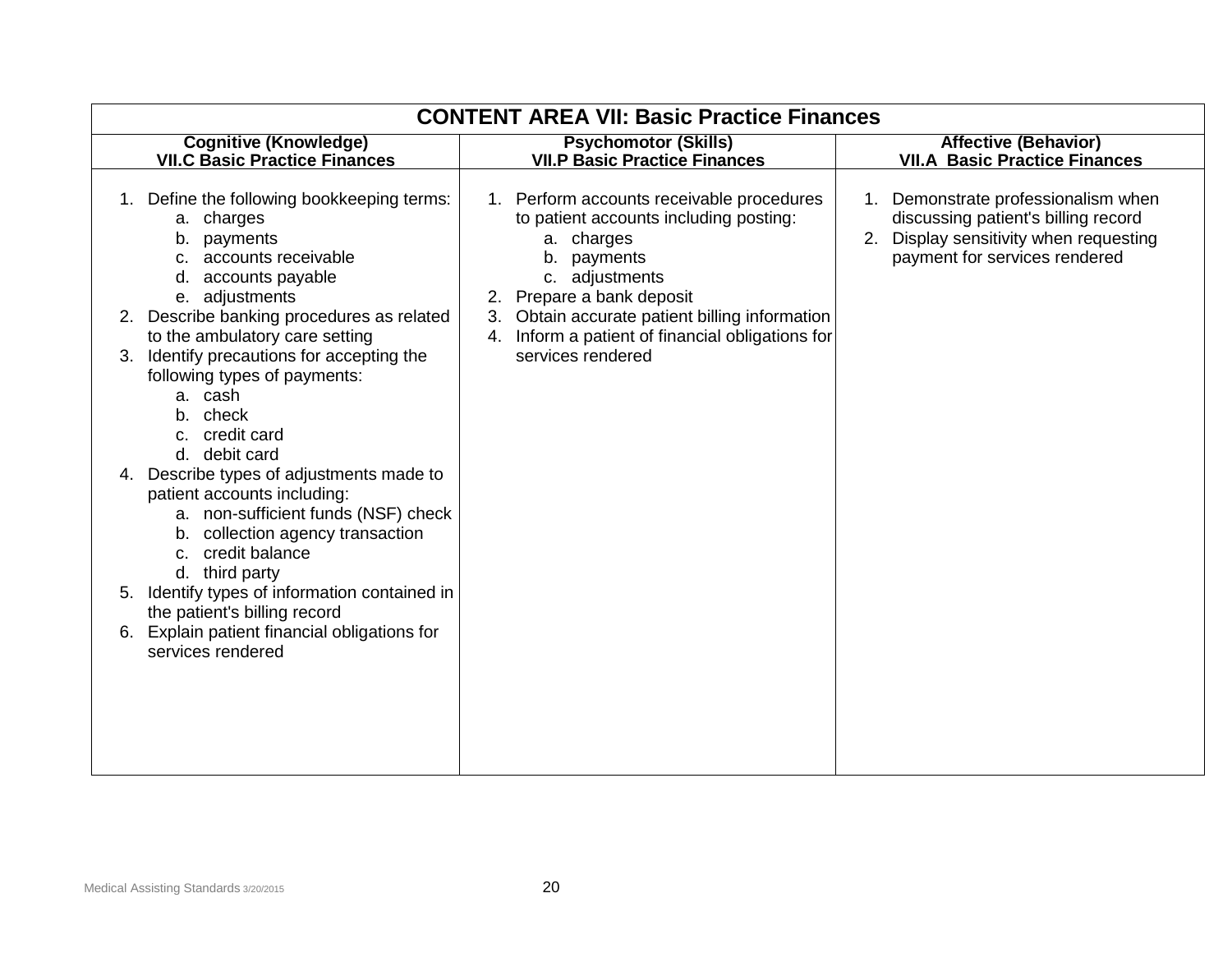| <b>CONTENT AREA VIII: Third Party Reimbursement</b>                                                                                                                                                                                                                                                                                                                                                                                                          |                                                                                                                                                                                                                                                                                  |                                                                                                                                                                                                                                                                                                                              |
|--------------------------------------------------------------------------------------------------------------------------------------------------------------------------------------------------------------------------------------------------------------------------------------------------------------------------------------------------------------------------------------------------------------------------------------------------------------|----------------------------------------------------------------------------------------------------------------------------------------------------------------------------------------------------------------------------------------------------------------------------------|------------------------------------------------------------------------------------------------------------------------------------------------------------------------------------------------------------------------------------------------------------------------------------------------------------------------------|
| <b>Cognitive (Knowledge)</b>                                                                                                                                                                                                                                                                                                                                                                                                                                 | <b>Psychomotor (Skills)</b>                                                                                                                                                                                                                                                      | <b>Affective (Behavior)</b>                                                                                                                                                                                                                                                                                                  |
| <b>VIII.C Third Party Reimbursement</b><br>Identify:<br>a. types of third party plans<br>information required to file a third<br>b.<br>party claim<br>the steps for filing a third party<br>C.<br>claim<br>Outline managed care requirements for<br>patient referral<br>Describe processes for:<br>3.<br>a. verification of eligibility for<br>services<br>precertification<br>b.<br>c. preauthorization<br>Define a patient-centered medical home<br>(PCMH) | <b>VIII.P Third Party Reimbursement</b><br>Interpret information on an insurance card<br>2. Verify eligibility for services including<br>documentation<br>Obtain precertification or preauthorization<br>3.<br>including documentation<br>Complete an insurance claim form<br>4. | <b>VIII.A Third Party Reimbursement</b><br>Interact professionally with third party<br>representatives<br>Display tactful behavior when<br>communicating with medical<br>providers regarding third party<br>requirements<br>Show sensitivity when communicating<br>3.<br>with patients regarding third party<br>requirements |
| Differentiate between fraud and abuse<br>5.                                                                                                                                                                                                                                                                                                                                                                                                                  |                                                                                                                                                                                                                                                                                  |                                                                                                                                                                                                                                                                                                                              |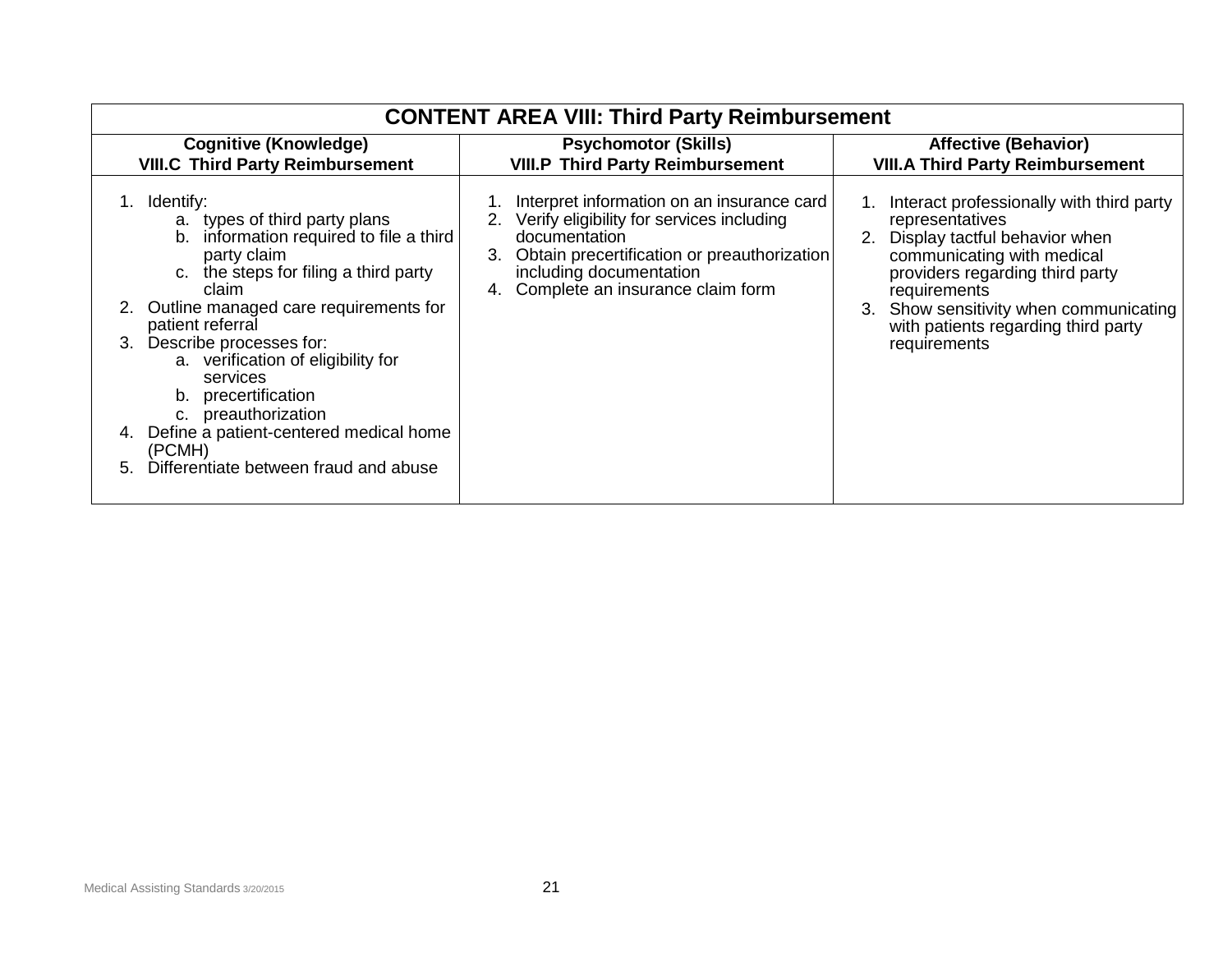| <b>CONTENT AREA IX: Procedural and Diagnostic Coding</b>                                                                                                                                                                                                                                                                                                                                             |                                                                                                            |                                                                                                     |
|------------------------------------------------------------------------------------------------------------------------------------------------------------------------------------------------------------------------------------------------------------------------------------------------------------------------------------------------------------------------------------------------------|------------------------------------------------------------------------------------------------------------|-----------------------------------------------------------------------------------------------------|
| Cognitive (Knowledge)<br>IX.C Procedural and Diagnostic Coding                                                                                                                                                                                                                                                                                                                                       | <b>Psychomotor (Skills)</b><br>IX.P Procedural and Diagnostic Coding                                       | <b>Affective (Behavior)</b><br>IX.A Procedural and Diagnostic Coding                                |
| Describe how to use the most current<br>procedural coding system<br>Describe how to use the most current<br>diagnostic coding classification system<br>Describe how to use the most current<br>$\mathcal{R}$<br>HCPCS level II coding system<br>Discuss the effects of:<br>4.<br>a. upcoding<br>downcoding<br>b.<br>5. Define medical necessity as it applies<br>to procedural and diagnostic coding | Perform procedural coding<br>Perform diagnostic coding<br>2.<br>Utilize medical necessity guidelines<br>3. | Utilize tactful communication skills with<br>medical providers to ensure accurate<br>code selection |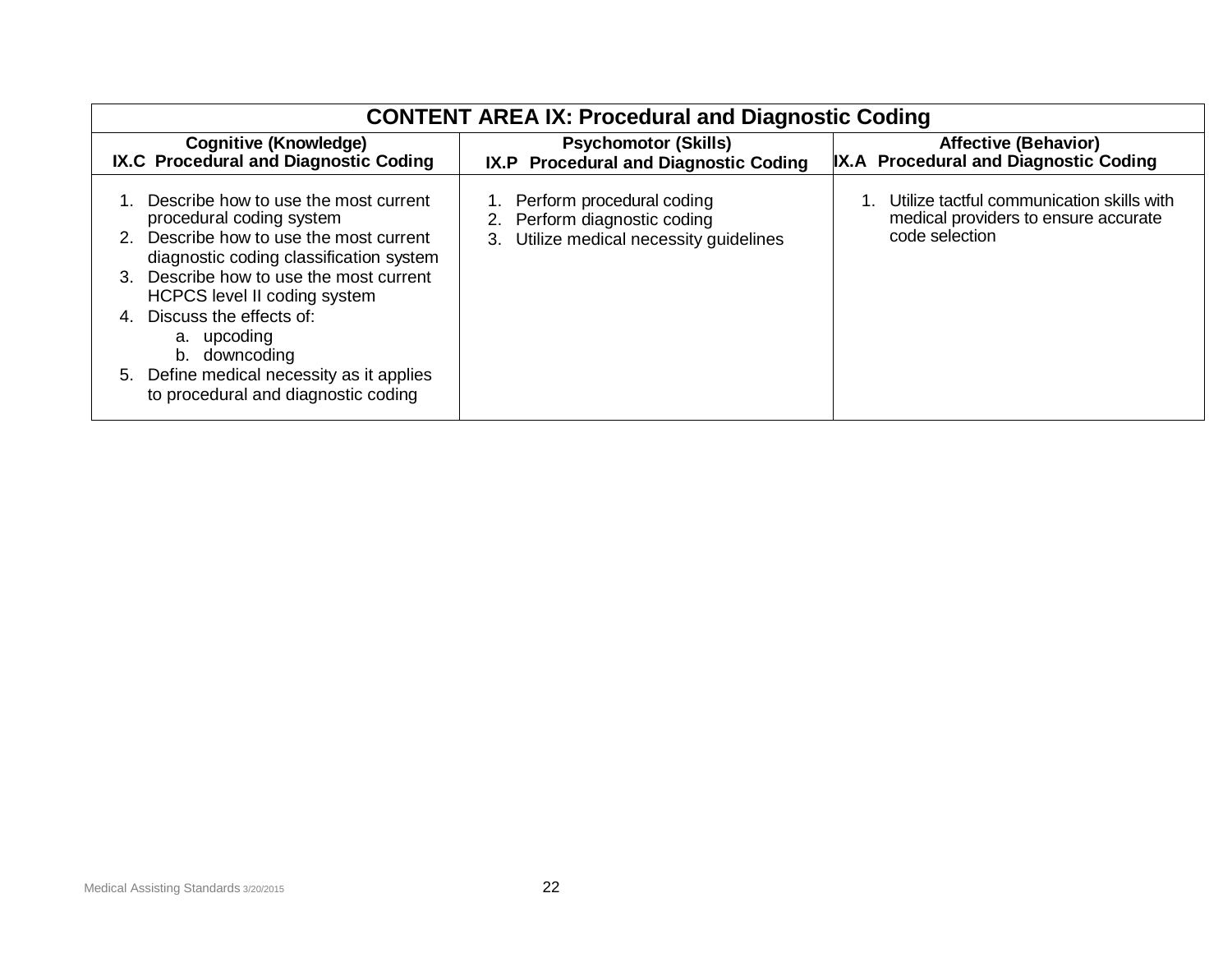# **MEDICAL LAW AND ETHICS CONTENT AREAS X-XI**

| <b>CONTENT AREA X: Legal Implications</b>                                                                                                                                                                                                                                                                                                                                                                                                 |                                                                                                                                                                                               |                                                                                 |  |
|-------------------------------------------------------------------------------------------------------------------------------------------------------------------------------------------------------------------------------------------------------------------------------------------------------------------------------------------------------------------------------------------------------------------------------------------|-----------------------------------------------------------------------------------------------------------------------------------------------------------------------------------------------|---------------------------------------------------------------------------------|--|
| <b>Cognitive (Knowledge)</b>                                                                                                                                                                                                                                                                                                                                                                                                              | <b>Psychomotor (Skills)</b>                                                                                                                                                                   | <b>Affective (Behaviors)</b>                                                    |  |
| X.C Legal Implications                                                                                                                                                                                                                                                                                                                                                                                                                    | <b>X.P</b> Legal Implications                                                                                                                                                                 | <b>X.A</b> Legal Implications                                                   |  |
| Differentiate between scope of<br>1.<br>practice and standards of care for<br>medical assistants                                                                                                                                                                                                                                                                                                                                          | 1. Locate a state's legal scope of<br>practice for medical assistants<br>2. Apply HIPAA rules in regard to:                                                                                   | Demonstrate sensitivity to<br>patient rights<br>2. Protect the integrity of the |  |
| 2. Compare and contrast provider and<br>medical assistant roles in terms of<br>standard of care                                                                                                                                                                                                                                                                                                                                           | a. privacy<br>b. release of information<br>3. Document patient care accurately in<br>the medical record<br>4. Apply the Patient's Bill of Rights<br>as it relates to:                         | medical record                                                                  |  |
| Describe components of the Health<br>3.<br>Insurance Portability & Accountability<br>Act (HIPAA)                                                                                                                                                                                                                                                                                                                                          |                                                                                                                                                                                               |                                                                                 |  |
| 4. Summarize the Patient Bill of Rights                                                                                                                                                                                                                                                                                                                                                                                                   | a. choice of treatment                                                                                                                                                                        |                                                                                 |  |
| Discuss licensure and certification as they<br>5.<br>apply to healthcare providers<br>6. Compare criminal and civil law as<br>they apply to the practicing medical                                                                                                                                                                                                                                                                        | consent for treatment<br>b.<br>c. refusal of treatment<br>5. Perform compliance reporting based                                                                                               |                                                                                 |  |
| assistant<br>Define:<br>a. negligence<br>malpractice<br>b.<br>statute of limitations<br>c.<br>Good Samaritan Act(s)<br>d.<br>Uniform Anatomical Gift Act<br>е.<br>living will/advanced directives<br>t.<br>medical durable power of attorney<br>g.<br><b>Patient Self Determination Act</b><br>h.<br>(PSDA)<br>risk management<br>Describe the following types of<br>8.<br>insurance:<br>a. liability<br>professional (malpractice)<br>b. | on public health statutes<br>6. Report an illegal activity in the<br>healthcare setting following proper<br>protocol<br>7. Complete an incident report related<br>to an error in patient care |                                                                                 |  |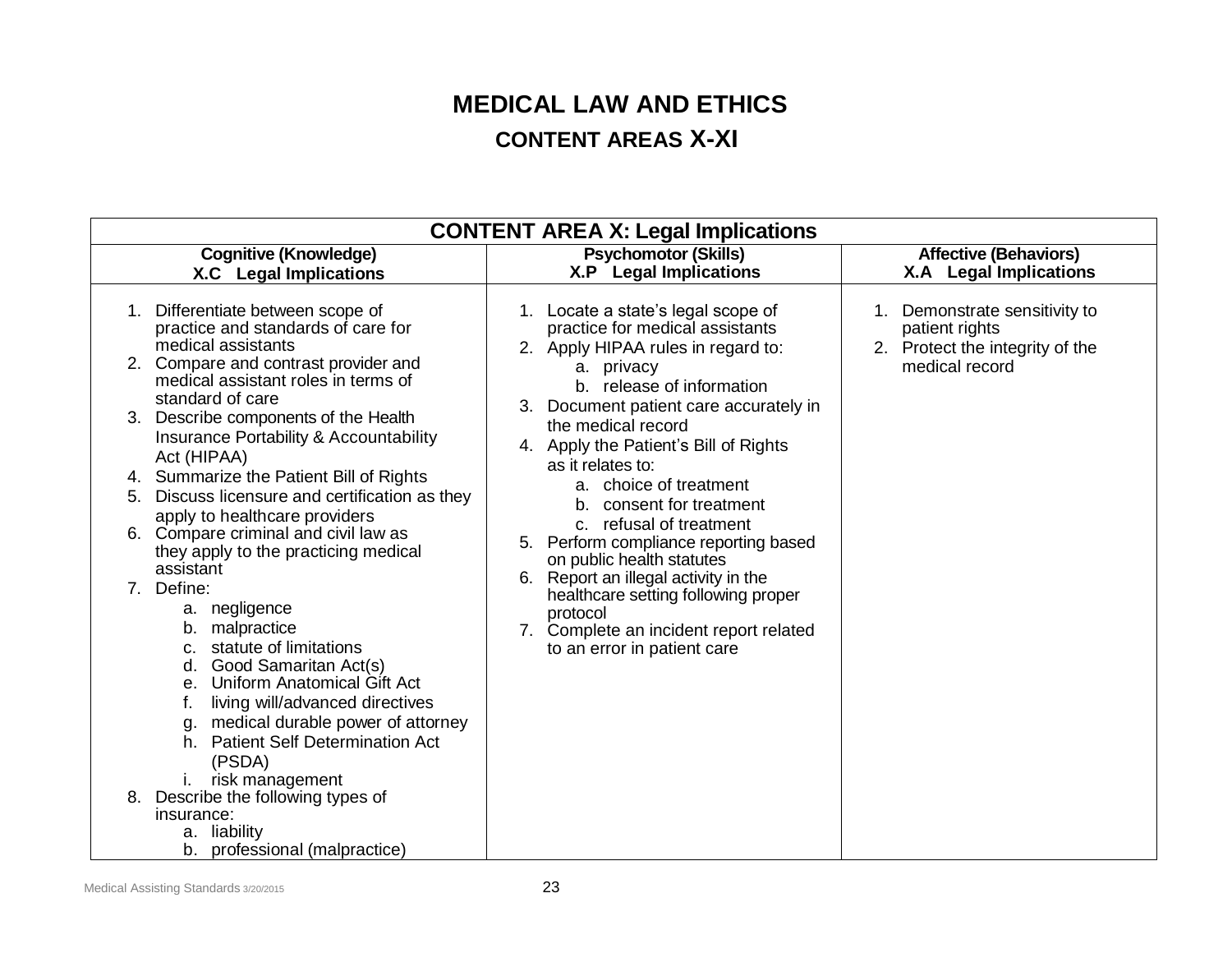| c. personal injury                            |  |
|-----------------------------------------------|--|
| List and discuss legal and illegal<br>9.      |  |
| applicant interview questions                 |  |
| 10. Identify:                                 |  |
| a. Health Information Technology              |  |
| for Economic and Clinical Health              |  |
| (HITECH) Act<br>b. Genetic Information        |  |
| Nondiscrimination Act of 2008                 |  |
| (GINA)                                        |  |
| c. Americans with Disabilities Act            |  |
| Amendments Act (ADAAA)                        |  |
| 11. Describe the process in compliance        |  |
| reporting:                                    |  |
| a. unsafe activities                          |  |
| b. errors in patient care                     |  |
| c. conflicts of interest                      |  |
| d. incident reports                           |  |
| 12. Describe compliance with public health    |  |
| statutes:                                     |  |
| a. communicable diseases                      |  |
| b. abuse, neglect, and exploitation           |  |
| c. wounds of violence                         |  |
| 13. Define the following medical legal terms: |  |
| a. informed consent                           |  |
| implied consent<br>b.                         |  |
| c. expressed consent                          |  |
| patient incompetence<br>d.                    |  |
| e. emancipated minor                          |  |
| mature minor<br>f.                            |  |
| subpoena duces tecum<br>g.                    |  |
| h. respondent superior                        |  |
| res ipsa loquitor<br>ι.                       |  |
| locum tenens                                  |  |
| defendant-plaintiff<br>ĸ.                     |  |
| deposition                                    |  |
| m. arbitration-mediation                      |  |
| <b>Good Samaritan laws</b><br>n.              |  |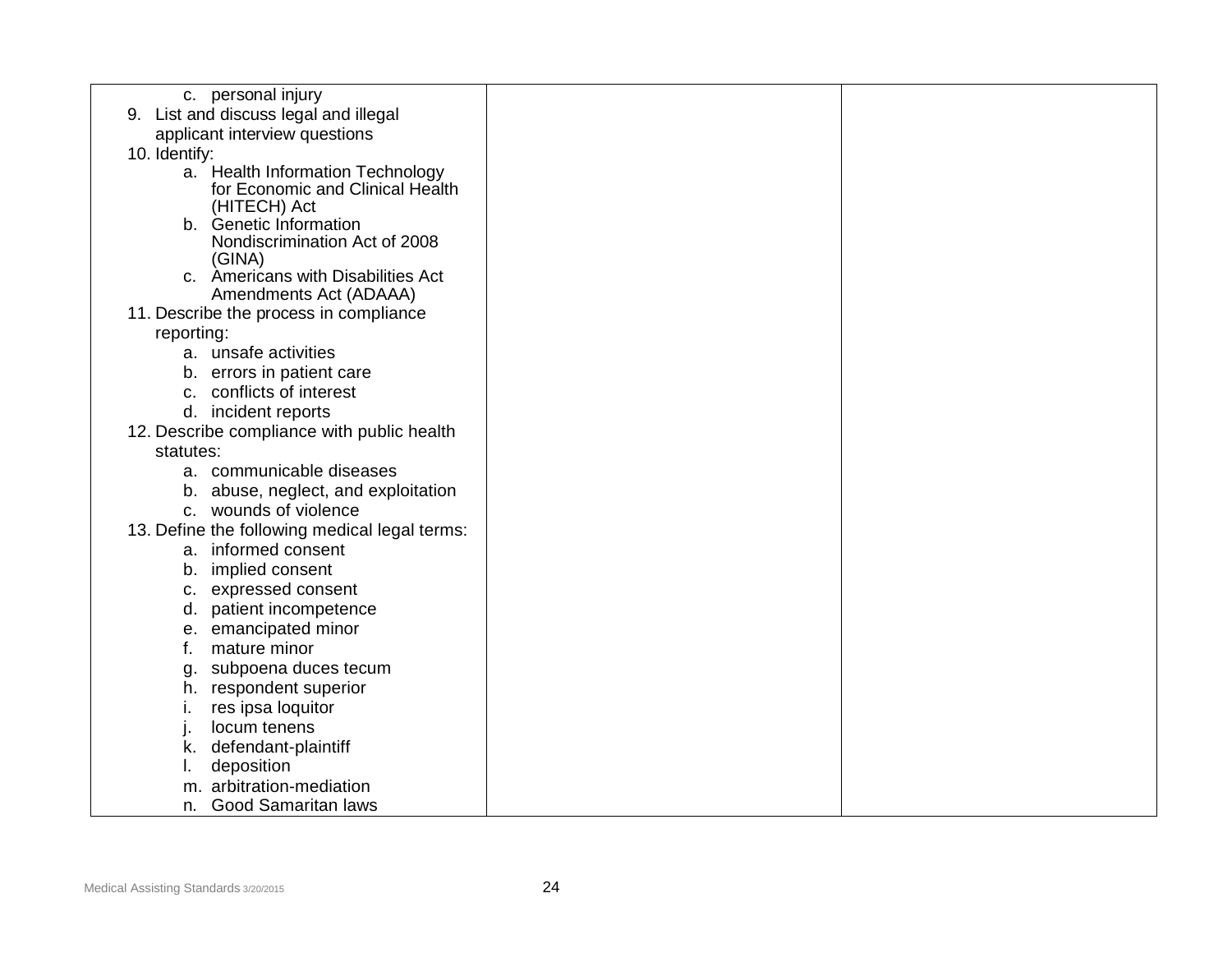| <b>CONTENT AREA XI: Ethical Considerations</b>                                                                                                                                   |                                                                                                                                        |                                                                                            |  |
|----------------------------------------------------------------------------------------------------------------------------------------------------------------------------------|----------------------------------------------------------------------------------------------------------------------------------------|--------------------------------------------------------------------------------------------|--|
| <b>Cognitive (Knowledge)</b><br><b>XI.C</b> Ethical Considerations                                                                                                               | <b>Psychomotor (Skills)</b><br><b>XI.P</b> Ethical Considerations                                                                      | <b>Affective (Behavior)</b><br><b>XI.A Ethical Considerations</b>                          |  |
| 1. Define:<br>a. ethics<br>b. morals<br>2. Differentiate between personal and<br>professional ethics<br>3. Identify the effect of personal morals on<br>professional performance | Develop a plan for separation of<br>personal and professional ethics<br>Demonstrate appropriate response(s) to<br>2.<br>ethical issues | . Recognize the impact personal ethics<br>and morals have on the delivery of<br>healthcare |  |